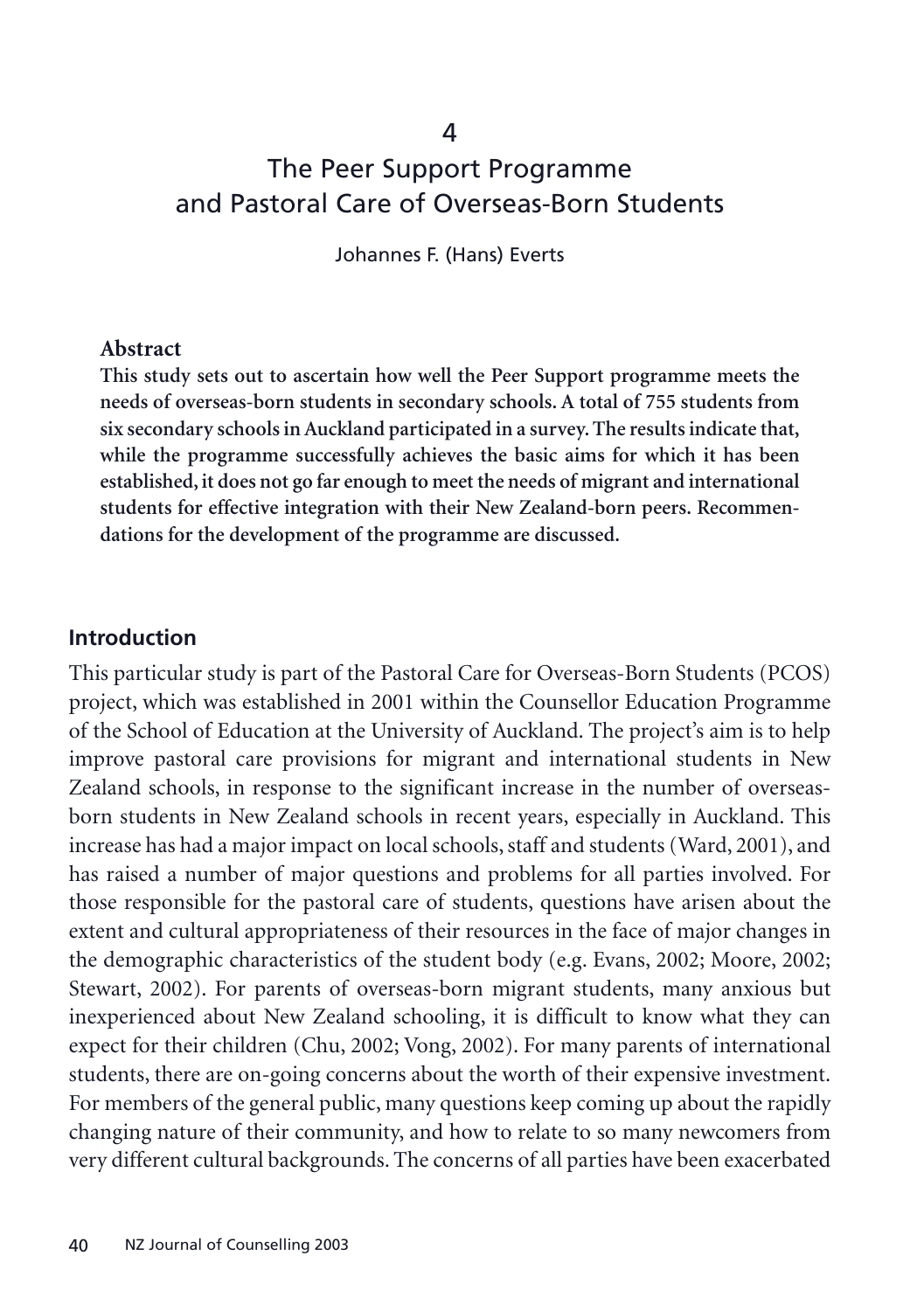by high profile reports of friction between locals and newcomers in schools, and by persistent research evidence that integration between these groups has not been all that successful (e.g. Richardson, 1994; Ward, 2001).

A number of initiatives have been undertaken recently in response to these issues. For example, the Ministry of Education's mandatory *Code of Practice for the Pastoral Care of International Students* (2002) is a major development which has come into recent practice. Within the counselling arena, the New Zealand Association of Counsellors devoted a Special Issue of the *New Zealand Journal of Counselling* to working with Chinese immigrant students and their families (Everts, 2002). And at a practical level, educational professionals involved with the Peer Support Programme of New Zealand (Rotary Peer Support Trust, 1995) held a conference in Wellington in May 2002, at which it was decided to expand the programme's cultural awareness content to better address the needs of overseas-born students.

Within the PCOS project, we have been particularly interested in the Peer Support programme. It is "a student-help student programme for relationships and selfesteem" developed in Australia by Elizabeth Campbell, who observed how adverse reactions of the peer group and poor relationships between older and younger students influenced the culture of a school in negative ways (Rotary Peer Support Trust, 1995). The programme is designed to give all students entering secondary school:

- confidence and improved self-esteem;
- a directive and supportive network through positive interactions with older peers who lead the programme, and a supportive school environment;
- skills with regard to communication, problem-solving and self-management, and social and co-operative skills.

The programme runs for at least six weeks at the beginning of the school year, starting with an orientation to the school. It is led by form 7 (final year) students who, at the end of the previous year, participate in a two- or three-day training programme. After this training period the programme co-ordinators and teachers select those form 7 students who have displayed the qualities needed to become Peer Support leaders in their schools. As such, Peer Support would seem ideally suited to provide a welcome for overseas-born students who report struggling when they first arrive, and who are particularly ill at ease with their Kiwi counterparts (Chu, 2002; Everts, 2003). While a number of studies have evaluated aspects of the Peer Support programme (Hendrie, 1997; Lewis & Scarrold, 1989; Stotter, 1999) only one other has focused on this topic – a Masters dissertation carried out by Jean Seber (2001) as part of the present PCOS project. In this study of 78 students and teachers involved in the Peer Support programme in two high schools, she found that the programme needed to be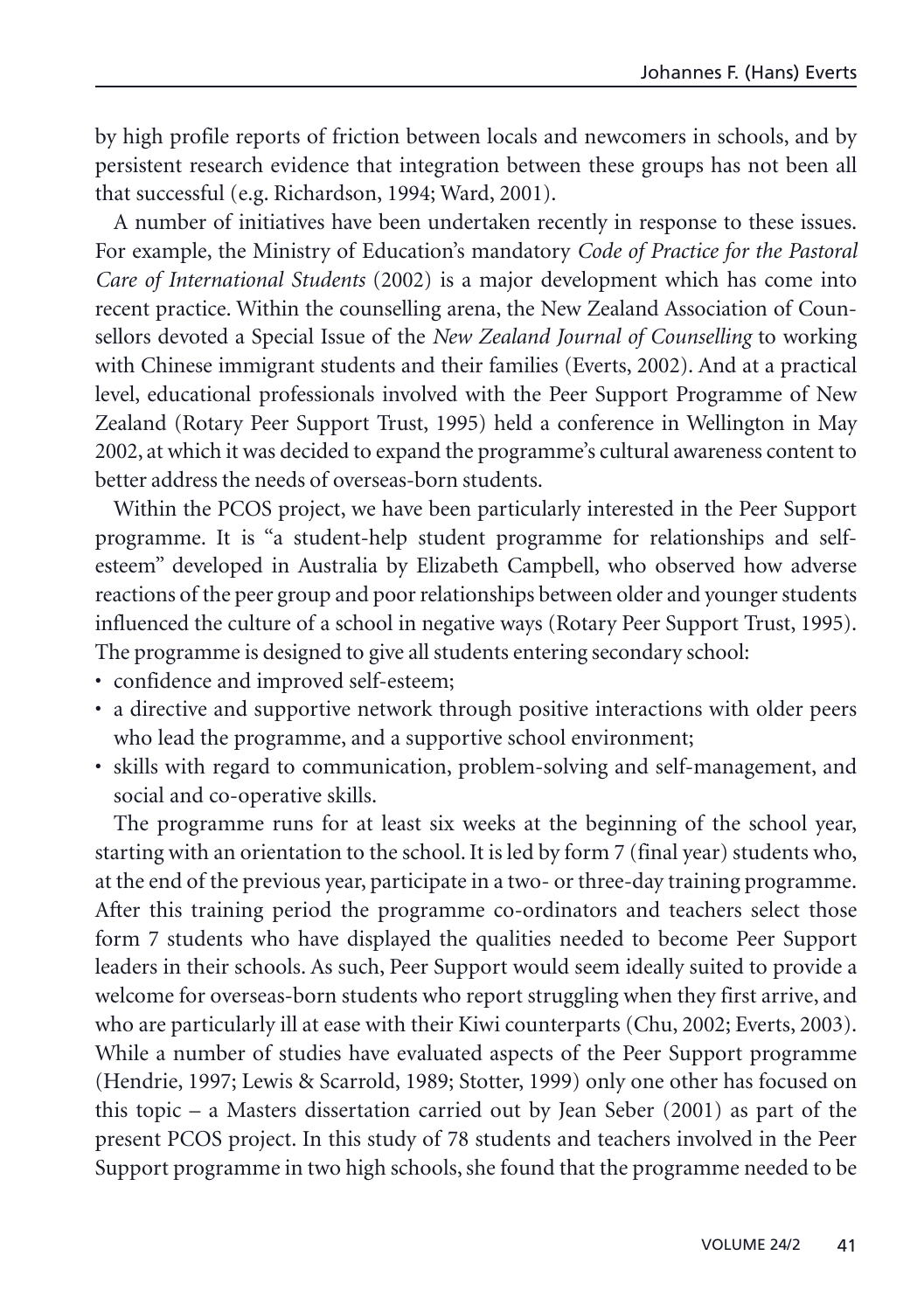changed in a number of specific ways in order to meet the needs of overseas-born students. The present study pursues the same goals as Seber, but on a larger scale.

Within the broad aims of the PCOS project, we have set out a series of tasks. The first is to ascertain the needs of overseas-born students, including migrant and international ones. This task is partly addressed in the article titled "The Pastoral Needs of International Students in New Zealand Secondary Schools" (Everts, 2003). We then set out to ascertain the extent to which current provisions, with particular attention to the Peer Support programme, meet the needs of such students. This task is addressed in the current article. Finally, we hope to support and evaluate pertinent changes made to the Peer Support programme and other pastoral care provisions, especially during 2004.

# **The present Peer Support survey – methodology**

In order to address the second task noted above, we approached a number of secondary schools in Auckland which had significant populations of overseas-born students and which operated the Peer Support programme. Six secondary schools agreed to participate in the Peer Support survey, representing co-educational, single-sex, and private schools. Survey questionnaires were developed and trialled by the PCOS research team in consultation with school staff, and administered in accordance with the University of Auckland's ethical requirements. A total of 755 students who participated in the 2002 Peer Support programme completed the survey questionnaire.

# **Characteristics of the respondents**

Of the 755 respondents, 115 are Peer Support leaders (seventh form students) and 640 are programme recipients (third form students). Of the latter, 364 (57%) are female, and 268 (42%) male; 1% did not provide gender information. In terms of the distribution of student category (New Zealand-born, migrant or international at different form levels), New Zealand-born students make up by far the largest group among both the recipients and the leaders, although migrants are also strongly represented. International students make up an insignificant minority among the recipients, and are totally absent from the leader cohort (*see* table 1 on page 43).

There is a wide distribution in terms of the country of origin of students in this particular cohort, as shown in table 2/figure 1. There are large groups from South Africa, Europe/North America/Australia, and Korea; smaller representations from the Pacific Islands, Hong Kong/China and Taiwan; and a very small group from the Indian subcontinent (*see* table 2 on page 43 and figure 1 on page 44).

In terms of the length of time the overseas-born respondents had been in New Zealand, we found that international students were typically new to the country, and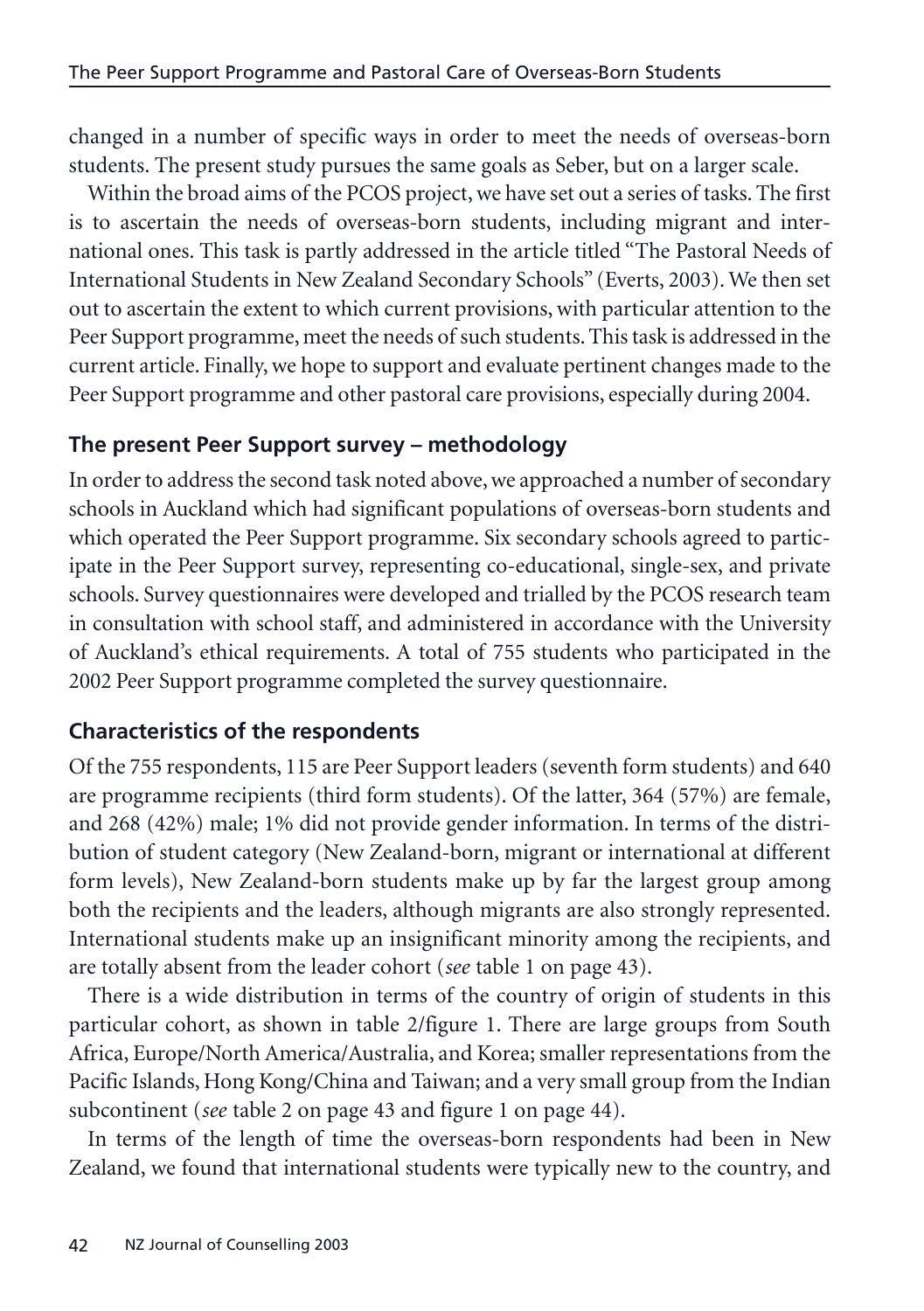|          |               |            |        | Form level     |        |
|----------|---------------|------------|--------|----------------|--------|
|          |               |            | form 3 | form 7         | Total  |
| Student  | NZ born       | Count      | 392    | 69             | 461    |
| category |               | % of Total | 51.9%  | 9.1%           | 61.1%  |
|          | Migrant       | Count      | 218    | 44             | 262    |
|          |               | % of Total | 28.9%  | 5.8%           | 347%   |
|          | International | Count      | 16     |                | 16     |
|          |               | % of Total | 2.1%   |                | 2.1%   |
|          | <b>NA</b>     | Count      | 14     | $\overline{2}$ | 16     |
|          |               | % of Total | 1.9%   | .3%            | 2.1%   |
| Total    |               | Count      | 640    | 115            | 755    |
|          |               | % of Total | 848%   | 15.2%          | 100.0% |

### **Table 1: General – Peer Support – student category by form level** (n = 755)

#### **Table 2: Peer Support – country of origin by form level**

(n = 294; including migrants, internationals, and non-respondents)

|           |                     |            | Form level        |        |        |
|-----------|---------------------|------------|-------------------|--------|--------|
|           |                     |            | form <sub>3</sub> | form 7 | Total  |
| Country   | Pacific Islands     | Count      | 1                 |        | 1      |
| of origin |                     | % of Total | 3.7%              |        | 37%    |
|           | Hong Kong/China     | Count      | 13                | 3      | 16     |
|           |                     | % of Total | 4.4%              | 1.0%   | 5.4%   |
|           | Taiwan              | Count      | 12                | 5      | 17     |
|           |                     | % of Total | 4.1%              | 1.7%   | 5.8%   |
|           | Korea               | Count      | 54                | 2      | 56     |
|           |                     | % of Total | 18.4%             | 7%     | 19.0%  |
|           | Indian subcontinent | Count      | 3                 | 5      | 8      |
|           |                     | % of Total | 1.0%              | 1.7%   | 2.7%   |
|           | South Africa        | Count      | 61                | 13     | 74     |
|           |                     | % of Total | 20.7%             | 4.4%   | 25.2%  |
|           | Europe/North        | Count      | 56                | 13     | 69     |
|           | America/Australia   | % of Total | 19.0%             | 4.4%   | 23.5%  |
|           | Other               | Count      | 23                | 1      | 24     |
|           |                     | % of Total | 7.8%              | 3%     | 8.2%   |
|           | <b>NA</b>           | Count      | 15                | 4      | 19     |
|           |                     | % of Total | 5.1%              | 1.4%   | 6.5%   |
| Total     |                     | Count      | 248               | 46     | 294    |
|           |                     | % of Total | 84.4%             | 15.6%  | 100.0% |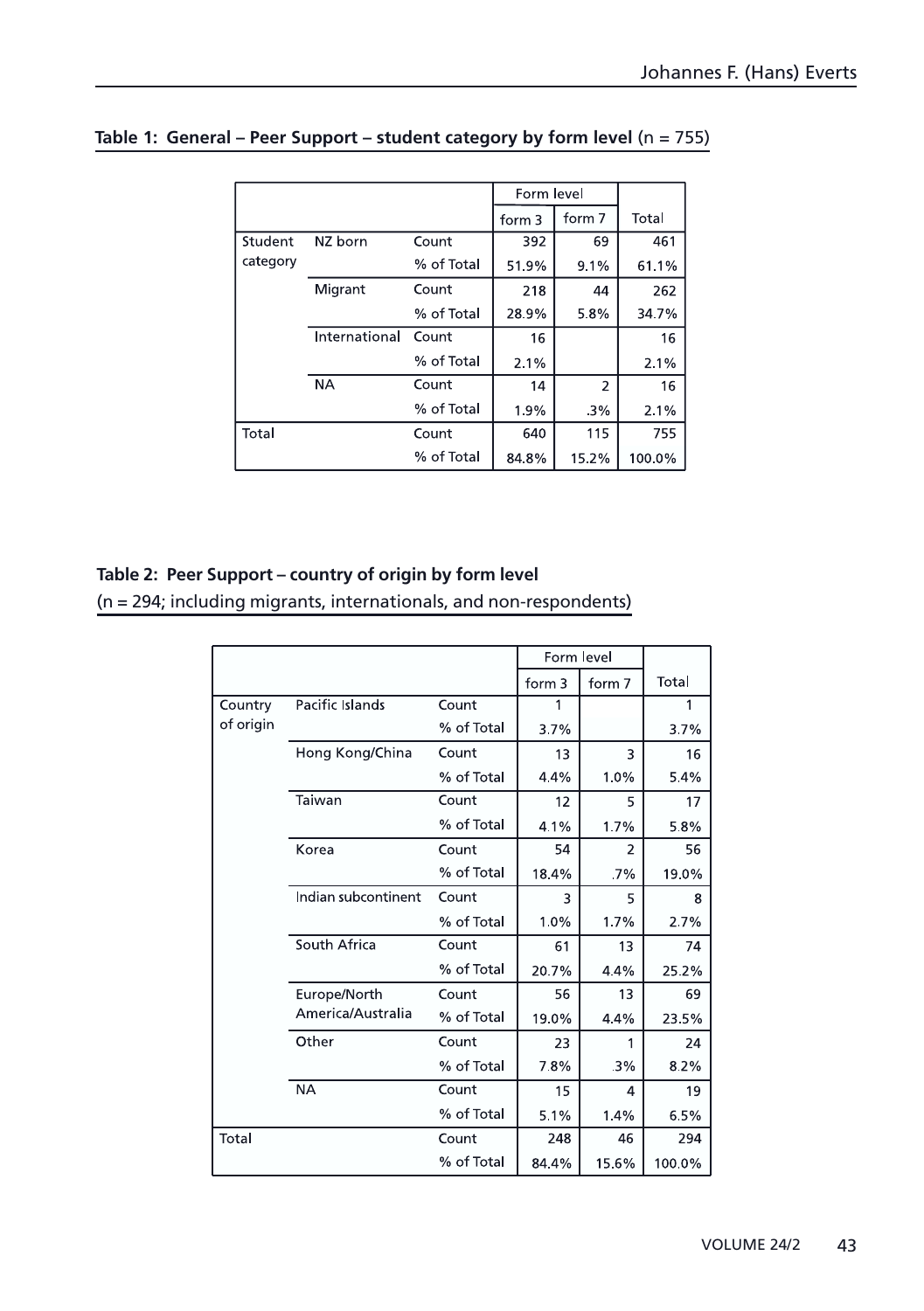

**Figure 1: Peer Support – country of origin by form level**  (n = 294, including migrants, internationals, and non-respondents)

that migrants varied enormously in their length of residency in New Zealand, with some 20% of the sample having been here for eight years or longer (*see* table 3/figure 2 on page 45).

# **The Peer Support survey – results**

#### *Question 1. Level of conversational English*

The international students rated themselves as mostly below average to poor in conversational English, while two-thirds of migrant students rated themselves as fluent (*see* table 4/figure 3 on page 46).

*Question 2. "How good has the Peer Support programme been in helping students to feel at home in our school and with the other students?" (Form level distribution.)*

The largest number of respondents at each form level regarded the programme as fairly helpful. Beyond that, the pattern varies, with third formers being more extreme in their opinions: 65% of third formers regarded it as very helpful or fairly helpful, compared with 56% of seventh formers. At the same time, 16% of third formers regarded it as of little or no help, compared with 9% of seventh formers. (*see* table 5/figure 4 on page 47).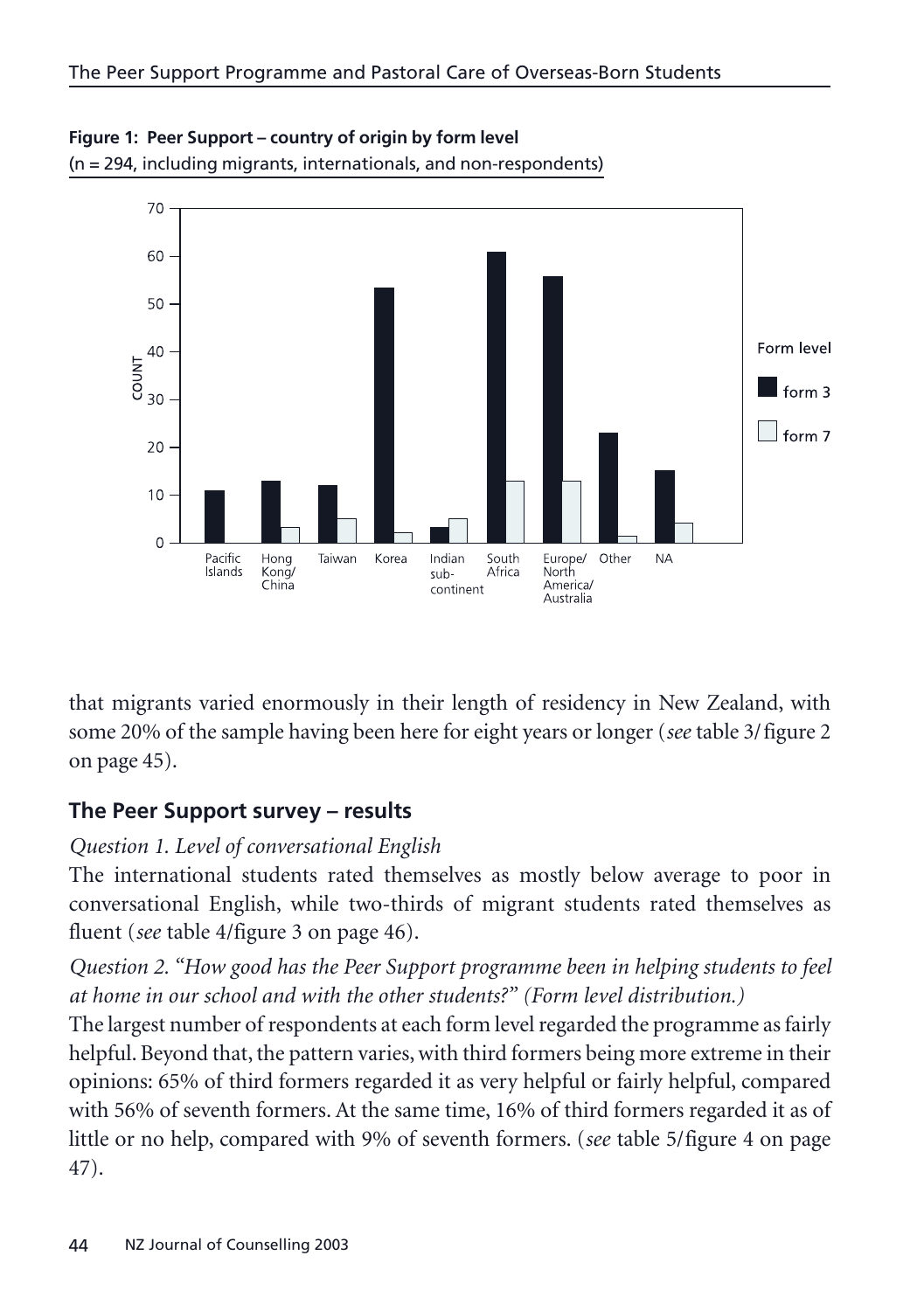|       |                        |            |         | Student category |                |        |
|-------|------------------------|------------|---------|------------------|----------------|--------|
|       |                        |            | Migrant | International    | <b>NA</b>      | Total  |
| Years | up to 2 yrs            | Count      | 44      | 14               | 3              | 61     |
| in NZ |                        | % of Total | 17.7%   | 5.6%             | 1.2%           | 24.6%  |
|       | 2 yrs to 2 yrs 11 mons | Count      | 18      |                  | $\overline{2}$ | 21     |
|       |                        | % of Total | 7.3%    | 4%               | 8%             | 8.5%   |
|       | 3 yrs to 3 yrs 11 mons | Count      | 17      |                  |                | 17     |
|       |                        | % of Total | 6.9%    |                  |                | 6.9%   |
|       | 4 yrs to 4 yrs 11 mons | Count      | 25      |                  | 1              | 26     |
|       |                        | % of Total | 10.1%   |                  | 4%             | 10.5%  |
|       | 5 yrs to 5 yrs 11 mons | Count      | 22      |                  | 1              | 23     |
|       |                        | % of Total | 8.9%    |                  | 4%             | 9.3%   |
|       | 6 yrs to 6 yrs 11 mons | Count      | 16      |                  | $\overline{2}$ | 18     |
|       |                        | % of Total | 6.5%    |                  | 8%             | 7.3%   |
|       | 7 yrs to 7 yrs 11 mons | Count      | 19      |                  |                | 19     |
|       |                        | % of Total | 7.7%    |                  |                | 7.7%   |
|       | 8 yrs or longer        | Count      | 47      |                  | $\overline{2}$ | 49     |
|       |                        | % of Total | 19.0%   |                  | 8%             | 19.8%  |
|       | <b>NA</b>              | Count      | 10      | 1                | 3              | 14     |
|       |                        | % of Total | 4.0%    | 4%               | 1.2%           | 5.6%   |
| Total |                        | Count      | 218     | 16               | 14             | 248    |
|       |                        | % of Total | 87.9%   | 6.5%             | 5.6%           | 100.0% |

#### **Table 3/Figure 2: Peer Support – years in New Zealand by student category** (n = 248, all overseas-born third formers; the seventh form respondents were not asked this question)

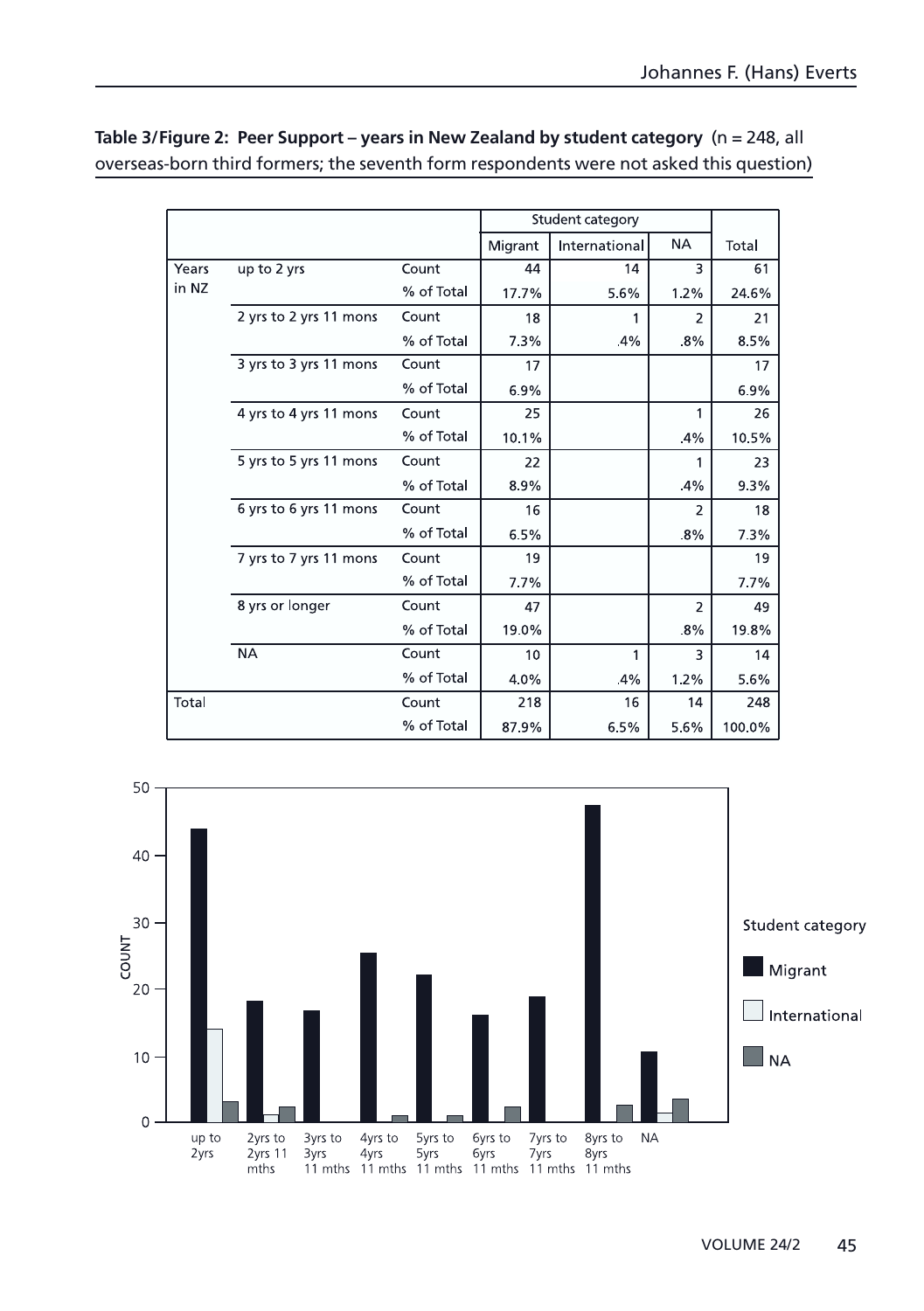**Table 4/Figure 3: Peer Support – conversational English by student category** (n = 248, all overseas-born third formers; the seventh form respondents were not asked this question)  $(1 = Can't$  Talk with others;  $7 =$  English is fluent;  $NA =$  no answer)

|                |                |            |         | Student category |                |        |  |
|----------------|----------------|------------|---------|------------------|----------------|--------|--|
|                |                |            | Migrant | International    | <b>NA</b>      | Total  |  |
| Conversational | 1              | Count      |         | 2                |                | 3      |  |
| English        |                | % of Total |         | 8%               | 4%             | 1.2%   |  |
|                | $\overline{2}$ | Count      | 5       | 4                |                | 9      |  |
|                |                | % of Total | 2.0%    | 1.6%             |                | 3.6%   |  |
|                | $\overline{3}$ | Count      | 8       | $\overline{2}$   |                | 10     |  |
|                |                | % of Total | 3.2%    | 8%               |                | 4.0%   |  |
|                | $\overline{4}$ | Count      | 1       | 4                |                | 15     |  |
|                |                | % of Total | 44%     | 1.6%             |                | 6.0%   |  |
|                | 5              | Count      | 20      | 3                | 1              | 24     |  |
|                |                | % of Total | 8.1%    | 1.2%             | 4%             | 9.7%   |  |
|                | 6              | Count      | 29      |                  | $\overline{a}$ | 33     |  |
|                |                | % of Total | 11.7%   |                  | 1.6%           | 13.3%  |  |
|                | $\overline{7}$ | Count      | 144     | 1                | 6              | 151    |  |
|                |                | % of Total | 58.1%   | 4%               | 2.4%           | 60.9%  |  |
|                | <b>NA</b>      | Count      |         |                  | $\overline{2}$ | 3      |  |
|                |                | % of Total | .4%     |                  | 8%             | 1.2%   |  |
| Total          |                | Count      | 218     | 16               | 14             | 248    |  |
|                |                | % of Total | 87.9%   | 6.5%             | 5.6%           | 100.0% |  |

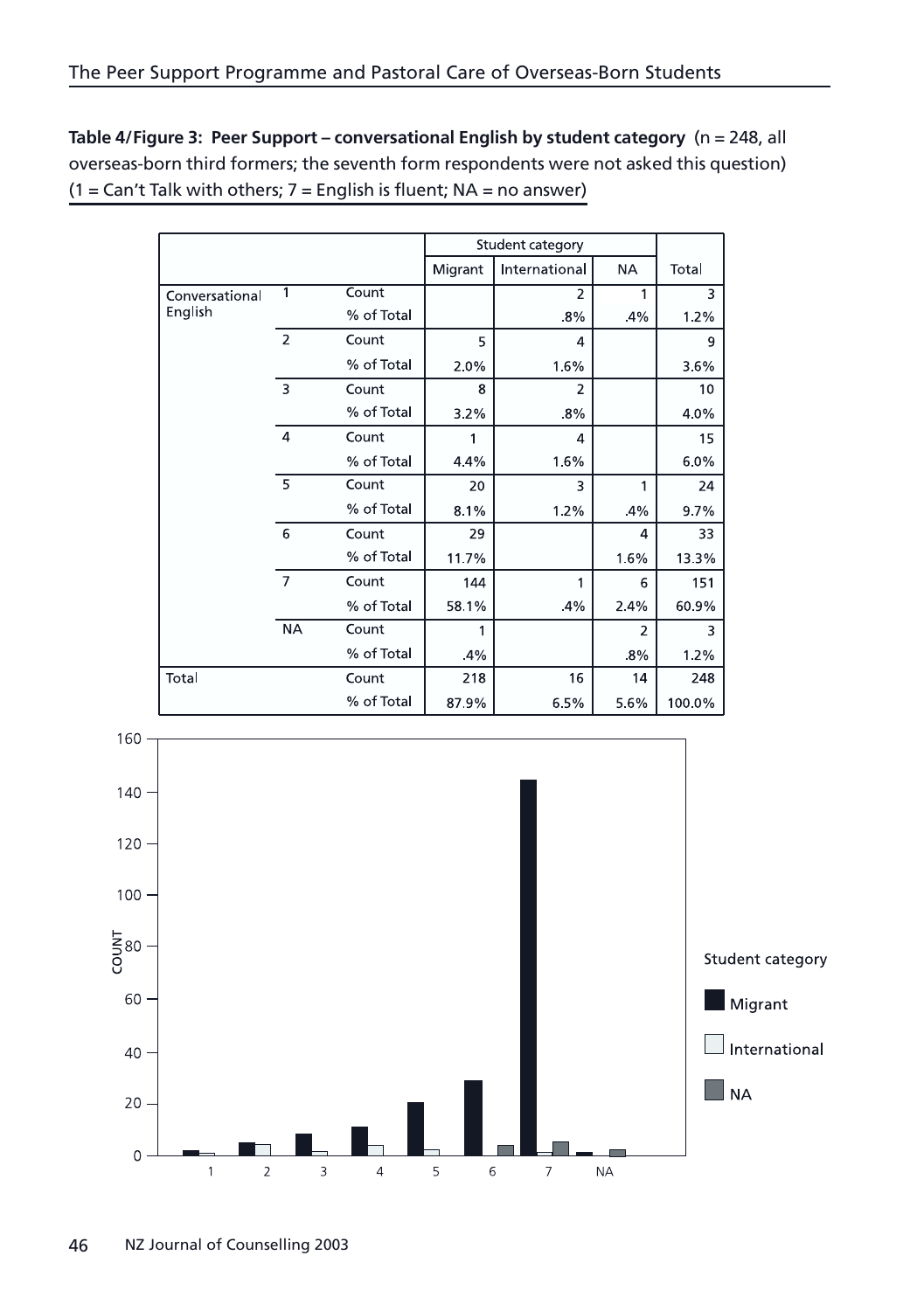|                    |                |            | Form level |        |        |
|--------------------|----------------|------------|------------|--------|--------|
|                    |                |            | form 3     | form 7 | Total  |
| Peer Support       | very helpful   | Count      | 171        |        | 182    |
| helpfulness-rating |                | % of Total | 22.6%      | 1.5%   | 24.1%  |
|                    | fairly helpful | Count      | 242        | 53     | 295    |
|                    |                | % of Total | 32.1%      | 7.0%   | 39.1%  |
|                    | some help      | Count      | 117        | 40     | 157    |
|                    |                | % of Total | 15.5%      | 5.3%   | 208%   |
|                    | little help    | Count      | 67         | 10     | 77     |
|                    |                | % of Total | 8.9%       | 1.3%   | 10.2%  |
|                    | no             | Count      | 38         |        | 38     |
|                    |                | % of Total | 5.0%       |        | 5.0%   |
|                    | <b>NA</b>      | Count      | 5          | 1      | 6      |
|                    |                | % of Total | $.7\%$     | $.1\%$ | .8%    |
| Total              |                | Count      | 640        | 115    | 755    |
|                    |                | % of Total | 84.8%      | 15.2%  | 100.0% |

#### **Table 5/Figure 4: Peer Support helpfulness rating by form level** (n = 755)

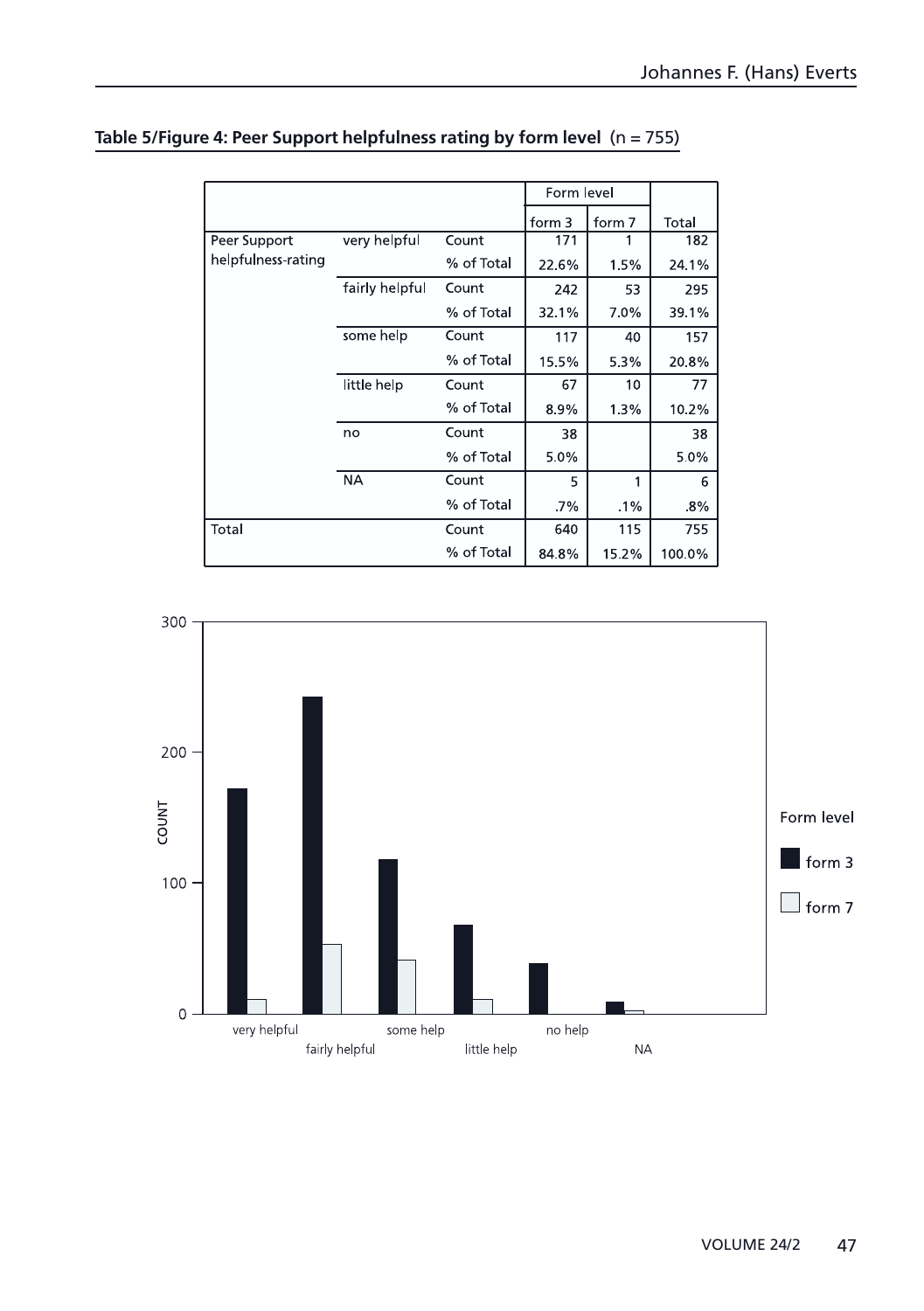|                    |                |            |         | Student category |                |           |        |  |
|--------------------|----------------|------------|---------|------------------|----------------|-----------|--------|--|
|                    |                |            | NZ born | Migrant          | International  | <b>NA</b> | Total  |  |
| Peer Support       | very helpful   | Count      | 107     | 67               | 3              | 5         | 182    |  |
| helpfulness-rating |                | % of Total | 14.2%   | 8.9%             | 4%             | 7%        | 24.1%  |  |
|                    | fairly helpful | Count      | 197     | 91               | 4              | 3         | 295    |  |
|                    |                | % of Total | 26.1%   | 12.1%            | .5%            | 4%        | 39.1%  |  |
|                    | some help      | Count      | 91      | 59               | 5              | 2         | 157    |  |
|                    |                | % of Total | 12.1%   | 78%              | .7%            | .3%       | 20.8%  |  |
|                    | little help    | Count      | 39      | 30               | $\overline{4}$ | 4         | 77     |  |
|                    |                | % of Total | 5.2%    | 4.0%             | .5%            | .5%       | 10.2%  |  |
|                    | no             | Count      | 25      | 13               |                |           | 38     |  |
|                    |                | % of Total | 3.3%    | 1.7%             |                |           | 5.0%   |  |
|                    | <b>NA</b>      | Count      | 2       | $\overline{2}$   |                | 2         | 6      |  |
|                    |                | % of Total | 3%      | 3%               |                | .3%       | 8%     |  |
| Total              |                | Count      | 461     | 262              | 16             | 16        | 755    |  |
|                    |                | % of Total | 61.1%   | 34.7%            | 2.1%           | 2.1%      | 100 0% |  |

| Table6/Figure 5: Peer Support helpfulness rating by student category (n = 755) |  |
|--------------------------------------------------------------------------------|--|
|--------------------------------------------------------------------------------|--|

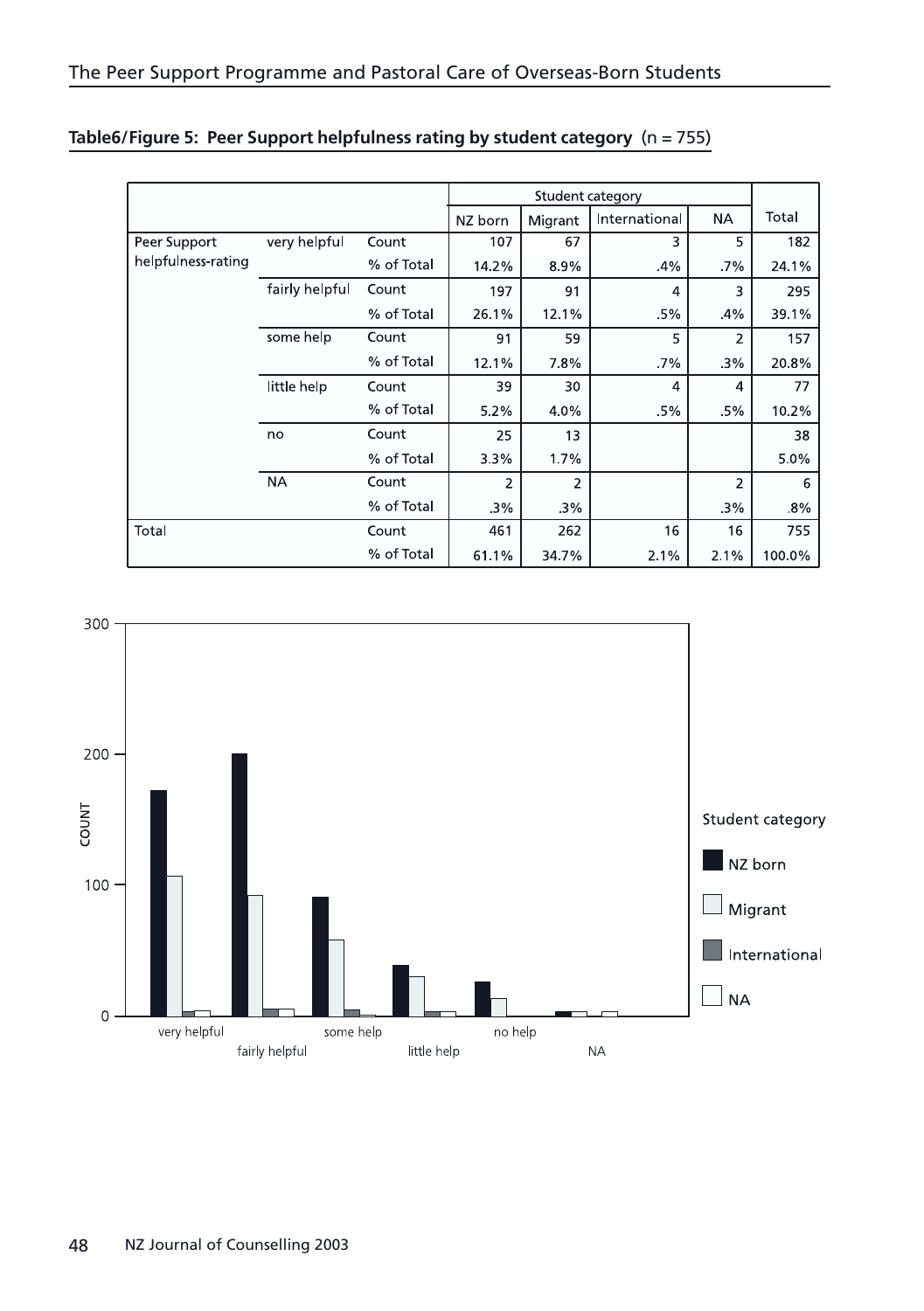*Question 3. "How good has the Peer Support programme been in helping students to feel at home in our school and with the other students?" (Student origin distribution.)*

The pattern of opinion is clearly positive and very similar for both New Zealand-born students and for migrants, with 66% and 60% respectively rating the programme as fairly helpful or very helpful, and 14% and 16% respectively rating it as of little or no help. For international students, however, this balance changes, with 44% positives and 25% negatives respectively (*see* table 6/figure 5 on page 48).

*Question 4. "In what ways has the Peer Support programme been helpful?" (Form level distribution.)*

There are marked differences between what third form participants and seventh form leaders regarded as having been helpful in the programme. For the third formers, increased class friendships and the school becoming familiar territory were of greatest benefit, with feeling welcomed and friendships with senior students making up the second tier of benefits. Good discussions and fun activities were of minor benefit only. For the leaders, by contrast, increased class friendships and feeling welcomed were rated as most beneficial, with good discussions in the second tier, and friendships with leaders and fun activities in the third tier. The school becoming familiar territory was rated as a minor benefit (*see* table 7).

| Helpfulness-description      |     | Form 3<br>$(n = 640)$ |     | Form 7<br>$(n = 115)$ |     | Total<br>$(n = 755)$ |
|------------------------------|-----|-----------------------|-----|-----------------------|-----|----------------------|
| Feel welcome and at home     |     |                       |     |                       |     |                      |
| mentioned                    | 151 | 20.0%                 | 43  | 5.7%                  | 194 | 25.7%                |
| not mentioned                | 489 | 64.8%                 | 72  | 9.5%                  | 561 | 74.3%                |
| total                        | 640 | 84.8%                 | 115 | 15.2%                 | 755 | 100.0%               |
| School is familiar territory |     |                       |     |                       |     |                      |
| mentioned                    | 214 | 28.3%                 | 7   | 0.9%                  | 221 | 29.3%                |
| not mentioned                | 426 | 56.4%                 | 108 | 14.3%                 | 534 | 70.7%                |
| total                        | 640 | 84.8%                 | 115 | 15.2%                 | 755 | 100.0%               |
| Increased class friendship   |     |                       |     |                       |     |                      |
| mentioned                    | 203 | 26.9%                 | 49  | 6.5%                  | 252 | 33.4%                |
| not mentioned                | 437 | 57.9%                 | 66  | 8.7%                  | 503 | 66.6%                |
| total                        | 640 | 84.8%                 | 115 | 15.2%                 | 755 | 100.0%               |
|                              |     |                       |     |                       |     | continued            |

#### **Table 7: Peer Support – helpfulness description by form level** (n = 755)

49 VOLUME 24/2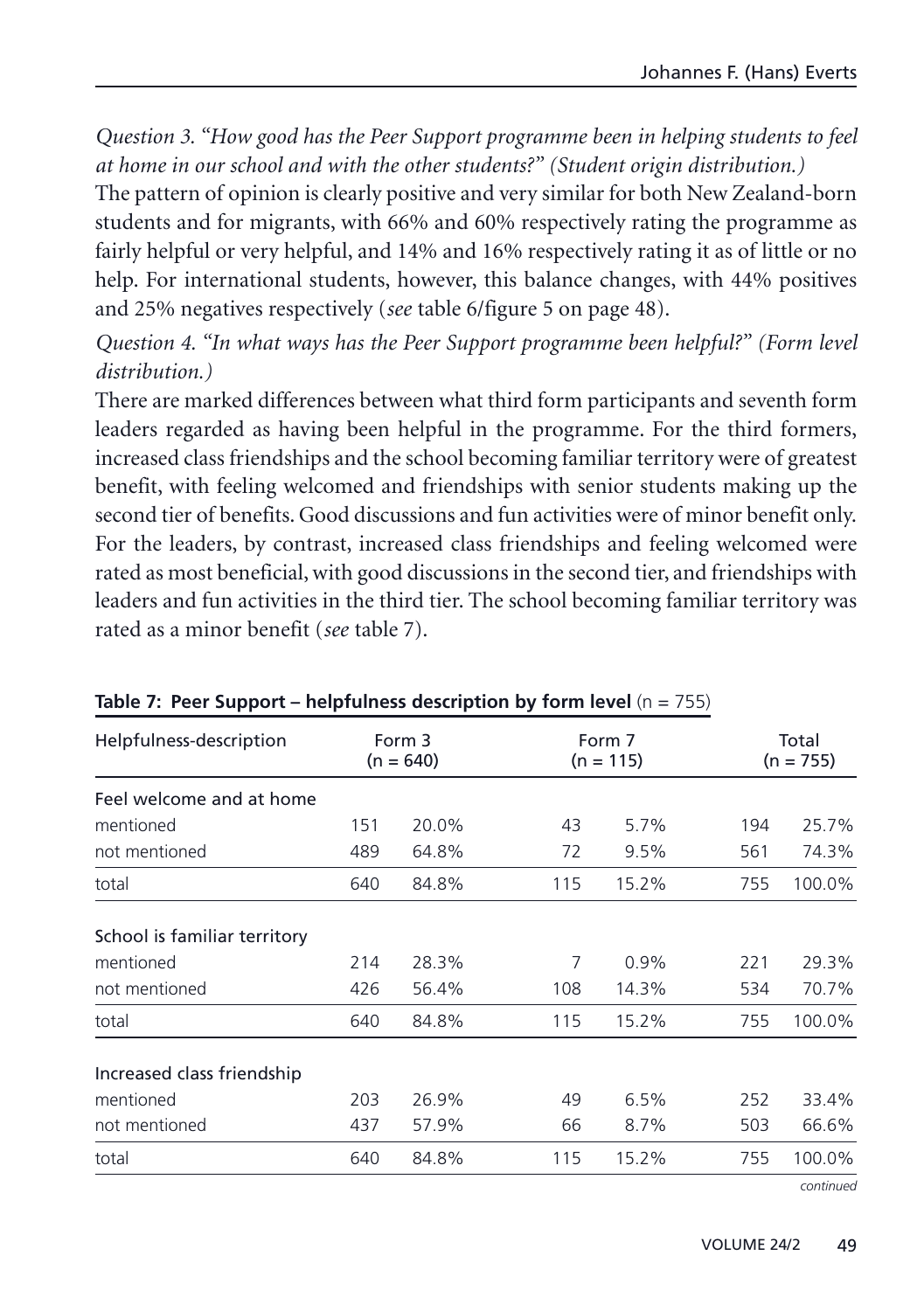#### The Peer Support Programme and Pastoral Care of Overseas-Born Students

| Helpfulness-description       | Form 3<br>$(n = 640)$ |       |     | Form 7<br>$(n = 115)$ |     | Total<br>$(n = 755)$ |  |
|-------------------------------|-----------------------|-------|-----|-----------------------|-----|----------------------|--|
| Leader/Senior friendships     |                       |       |     |                       |     |                      |  |
| mentioned                     | 136                   | 18.0% | 17  | 2.3%                  | 153 | 20.3%                |  |
| not mentioned                 | 504                   | 66.8% | 98  | 13.0%                 | 602 | 79.7%                |  |
| total                         | 640                   | 84.8% | 115 | 15.2%                 | 755 | 100.0%               |  |
| Good discussion/Communication |                       |       |     |                       |     |                      |  |
| mentioned                     | 30                    | 4.0%  | 32  | 4.2%                  | 62  | 8.2%                 |  |
| not mentioned                 | 610                   | 80.8% | 83  | 11.0%                 | 693 | 91.8%                |  |
| total                         | 640                   | 84.8% | 115 | 15.2%                 | 755 | 100.0%               |  |
| Good fun activities           |                       |       |     |                       |     |                      |  |
| mentioned                     | 29                    | 3.8%  | 16  | 2.1%                  | 45  | 6.0%                 |  |
| not mentioned                 | 611                   | 80.9% | 99  | 13.1%                 | 710 | 94.0%                |  |
| total                         | 640                   | 84.8% | 115 | 15.2%                 | 755 | 100.0%               |  |
| Miscellaneous                 |                       |       |     |                       |     |                      |  |
| mentioned                     | 50                    | 6.6%  | 29  | 3.8%                  | 79  | 10.5%                |  |
| not mentioned                 | 590                   | 78.1% | 86  | 11.4%                 | 676 | 89.5%                |  |
| total                         | 640                   | 84.8% | 115 | 15.2%                 | 755 | 100.0%               |  |
| Negative reply                |                       |       |     |                       |     |                      |  |
| mentioned                     | 43                    | 5.7%  | 5   | 0.7%                  | 48  | 6.4%                 |  |
| not mentioned                 | 597                   | 79.1% | 110 | 14.6%                 | 707 | 93.6%                |  |
| total                         | 640                   | 84.8% | 115 | 15.2%                 | 755 | 100.0%               |  |

#### **Table 7: Peer Support – helpfulness description by form level** (n = 755) *continued*

*Question 4. "In what ways has the Peer Support programme been helpful?" (Student origin distribution, third formers only.)*

For New Zealand-born students, the most helpful aspects in the Peer Support programme were making the school familiar territory and increased class friendships; of somewhat less importance were feeling welcomed and friendships with senior students; of minor importance were fun activities and discussions.

Migrant students had the same top priorities, except that increasing class friendships were rated higher; the same was true of their second level of rating, where senior friendships were higher than feeling welcomed; and the same was also true of minor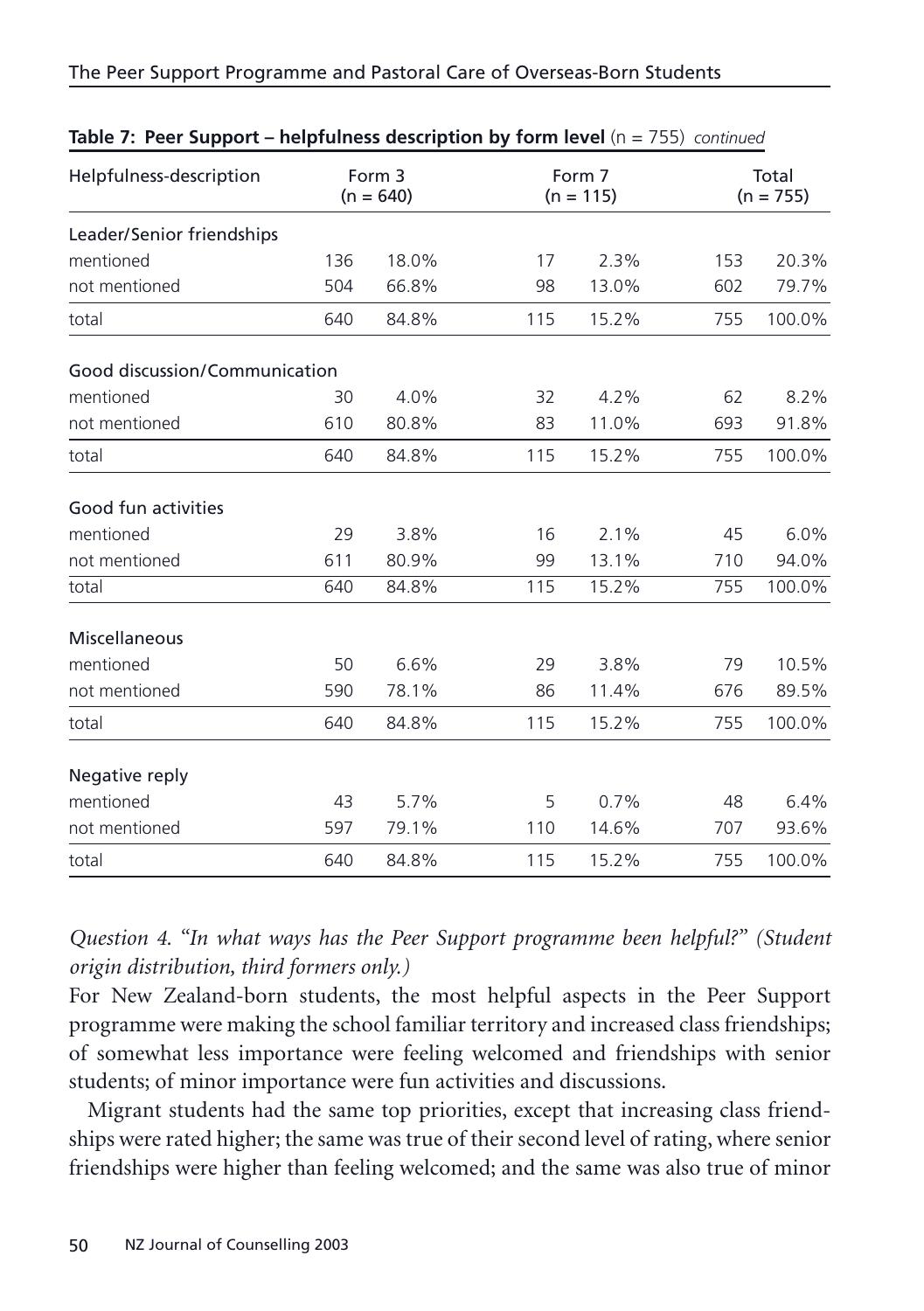benefits, where discussions rated higher. Thus friendships and interaction were more important for migrant students than for their Kiwi peers.

For the very few international students in the sample, increased class and senior student friendships, and feeling welcomed, were the most important benefits from the Peer Support programme – rather like their migrant peers (*see* table 8).

| Helpfulness-description       | NZ born<br>(% ) | Migrant<br>(%) | Int.<br>(%) | <b>NA</b><br>(%) | Total<br>(%) |
|-------------------------------|-----------------|----------------|-------------|------------------|--------------|
| Feel welcome and at home      |                 |                |             |                  |              |
| mentioned                     | 97 (15.2)       | 46(7.2)        | 5(0.8)      | 3(0.5)           | 151 (23.6)   |
| not mentioned                 | 295 (46.1)      | 172 (26.9)     | 11(1.7)     | 11(1.7)          | 489 (76.4)   |
| total                         | 392 (61.3)      | 218 (34.1)     | 16(2.5)     | 14(2.2)          | 640 (100.0)  |
| School is familiar territory  |                 |                |             |                  |              |
| mentioned                     | 149 (23.3)      | 60(9.4)        | 2(0.3)      | 3(0.5)           | 214 (33.4)   |
| not mentioned                 | 243 (38.0)      | 158 (24.7)     | 14(2.2)     | 11(1.7)          | 426 (66.6)   |
| total                         | 392 (61.3)      | 218 (34.1)     | 16(2.5)     | 14(2.2)          | 640 (100.0)  |
| Increased class friendship    |                 |                |             |                  |              |
| mentioned                     | 122 (19.1)      | 72 (11.3)      | 7(1.1)      | 2(0.3)           | 203 (31.7)   |
| not mentioned                 | 270 (42.2)      | 146 (22.8)     | 9(1.4)      | 12(1.9)          | 437 (68.3)   |
| total                         | 392 (61.3)      | 218 (34.1)     | 16(2.5)     | 14(2.2)          | 640 (100.0)  |
| Leader/Senior friendships     |                 |                |             |                  |              |
| mentioned                     | 80 (12.5)       | 50(7.8)        | 5(0.8)      | 1(0.2)           | 136 (21.3)   |
| not mentioned                 | 312 (48.8)      | 168 (26.3)     | 11(1.7)     | 13(2.0)          | 504 (78.8)   |
| total                         | 392 (61.3)      | 218 (34.1)     | 16(2.5)     | 14(2.2)          | 640 (100.0)  |
| Good discussion/Communication |                 |                |             |                  |              |
| mentioned                     | 11(1.7)         | 16(2.5)        | 1(0.2)      | 2(0.3)           | 30(4.7)      |
| not mentioned                 | 381 (59.5)      | 202 (31.6)     | 15(2.3)     | 12(1.9)          | 610 (95.3)   |
| total                         | 392 (61.3)      | 218 (34.1)     | 16(2.5)     | 14(2.2)          | 640 (100.0)  |
| Good fun activities           |                 |                |             |                  |              |
| mentioned                     | 20(3.1)         | 9(1.4)         |             |                  | 29(4.5)      |
| not mentioned                 | 372 (58.1)      | 209 (32.7)     | 16(2.5)     | 14(2.2)          | 611 (95.5)   |
| total                         | 392 (61.3)      | 218 (34.1)     | 16(2.5)     | 14(2.2)          | 640 (100.0)  |
|                               |                 |                |             |                  | continued    |

**Table 8: Peer Support – helpfulness by student origin category (n = 640)**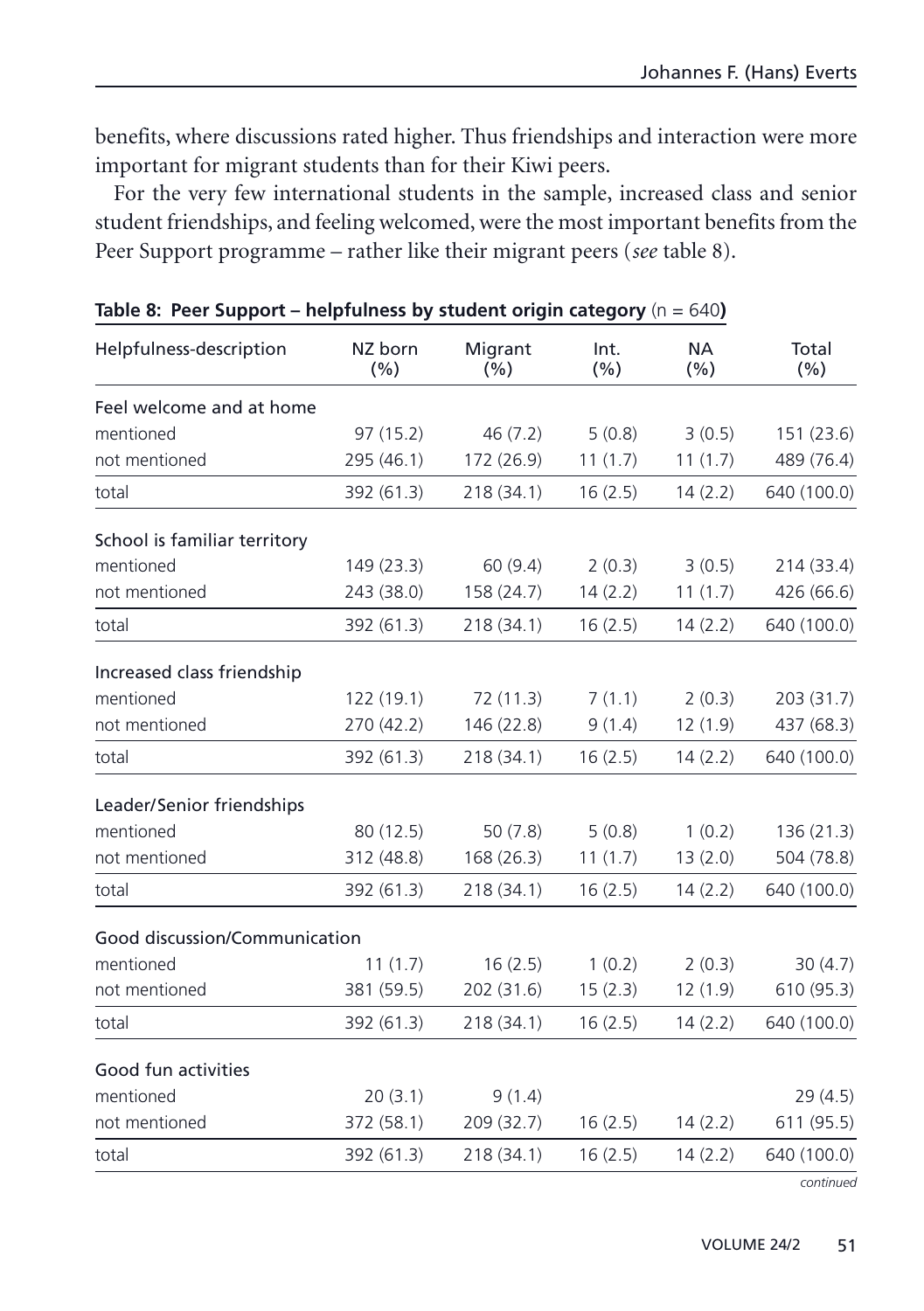| . .                     |                 |                    |                 |                  |                  |
|-------------------------|-----------------|--------------------|-----------------|------------------|------------------|
| Helpfulness-description | NZ born<br>(% ) | Migrant<br>$(\% )$ | Int.<br>$(\% )$ | <b>NA</b><br>(%) | Total<br>$(\% )$ |
| Miscellaneous           |                 |                    |                 |                  |                  |
| mentioned               | 33(5.2)         | 14(2.2)            |                 | 3(0.5)           | 50(7.8)          |
| not mentioned           | 359 (56.1)      | 204 (31.9)         | 16(2.5)         | 11(1.7)          | 590 (92.2)       |
| total                   | 392 (61.3)      | 218 (34.1)         | 16(2.5)         | 14(2.2)          | 640 (100.0)      |
| Negative reply          |                 |                    |                 |                  |                  |
| mentioned               | 25(3.9)         | 17(2.7)            | 1(0.2)          |                  | 43(6.7)          |
| not mentioned           | 367 (57.3)      | 201 (31.4)         | 15(2.3)         | 14(2.2)          | 597 (93.3)       |
| total                   | 392 (61.3)      | 218 (34.1)         | 16(2.5)         | 14(2.2)          | 640 (100.0)      |

| Table 8: Peer Support - helpfulness by student origin category ( $n = 640$ ) continued |  |
|----------------------------------------------------------------------------------------|--|
|----------------------------------------------------------------------------------------|--|

The tenor of feeling expressed in these responses may be gauged from the following verbatim statements recorded by students:

- "I was given greatest help … I was a migrant and very new to this school and the country."
- "Helped me with the subject/some lessons/getting to know the teachers."
- "You can tell them if you have any problems."
- "At the beginning of the year, when I wasn't very happy/hardly knew anyone/was really nervous, it made me feel heaps better."
- "What this school does to help making the school safe."
- "It has taught us about how you handle things in tough situations."
- "It hasn't been helpful because I started last term."
- "I've got to know that it's not that scary to be a third former."
- "We can talk to the leaders if we are uncomfortable or if something is wrong."
- "Good information about the school and what happens."
- "Just on the first day/week of school."
- "Met a few people I've had more help from 6th-4th formers."
- "We got to share the leaders' experiences."
- "To speak with eye contact and distance."

# *Question 5. "Has anything happened in the programme that has not been helpful?" (Form level distribution.)*

Among the third formers, the recipients of the programme, 48% indicated that there was nothing in the programme they found unhelpful. The only specific item of note, identified by 19% of respondents, concerned the quality of exercises and games.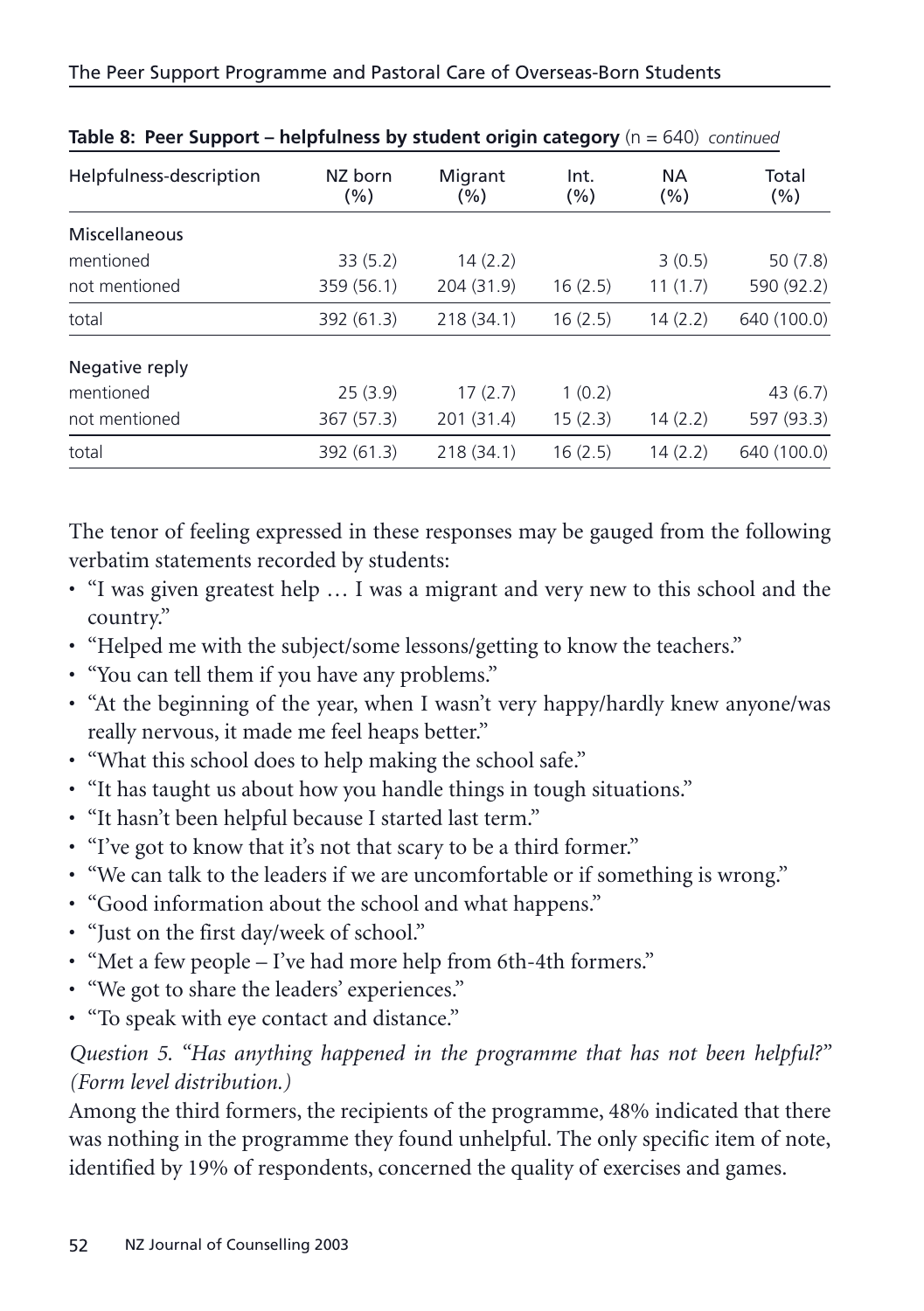Among the seventh formers, the leaders, 37% considered that there was nothing unhelpful about the programme. The only specific item, noted by 14%, concerned difficulties with language used (*see* table 9).

| ("Disagrees" refers to the answer "nothing" or "no") |     |                       |                       |       |     |                      |  |
|------------------------------------------------------|-----|-----------------------|-----------------------|-------|-----|----------------------|--|
| Unhelpfulness                                        |     | Form 3<br>$(n = 640)$ | Form 7<br>$(n = 115)$ |       |     | Total<br>$(n = 755)$ |  |
| Games, exercises                                     |     |                       |                       |       |     |                      |  |
| mentioned                                            | 124 | 16.4%                 | 5                     | 0.7%  | 129 | 17.1%                |  |
| not mentioned                                        | 516 | 68.3%                 | 110                   | 14.6% | 626 | 82.9%                |  |
| total                                                | 640 | 84.8%                 | 115                   | 15.2% | 755 | 100.0%               |  |
| Language, non-understanding                          |     |                       |                       |       |     |                      |  |
| mentioned                                            | 3   | 0.4%                  | 16                    | 2.1%  | 19  | 2.5%                 |  |
| not mentioned                                        | 637 | 84.4%                 | 99                    | 13.1% | 736 | 97.5%                |  |
| total                                                | 640 | 84.8%                 | 115                   | 15.2% | 755 | 100.0%               |  |
| Cultural differences uncomfortable                   |     |                       |                       |       |     |                      |  |
| mentioned                                            | 1   | 0.1%                  | 6                     | 0.8%  | 7   | 0.9%                 |  |
| not mentioned                                        | 639 | 84.6%                 | 109                   | 14.4% | 748 | 99.1%                |  |
| total                                                | 640 | 84.8%                 | 115                   | 15.2% | 755 | 100.0%               |  |
| Leader attitude/approach                             |     |                       |                       |       |     |                      |  |
| mentioned                                            | 37  | 4.9%                  | $\overline{2}$        | 0.3%  | 39  | 5.2%                 |  |
| not mentioned                                        | 603 | 79.9%                 | 113                   | 15.0% | 716 | 94.8%                |  |
| total                                                | 640 | 84.8%                 | 115                   | 15.2% | 755 | 100.0%               |  |
| Miscellaneous                                        |     |                       |                       |       |     |                      |  |
| mentioned                                            | 86  | 11.4%                 | 12                    | 1.6%  | 98  | 13.0%                |  |
| not mentioned                                        | 554 | 73.4%                 | 103                   | 13.6% | 657 | 87.0%                |  |
| total                                                | 640 | 84.8%                 | 115                   | 15.2% | 755 | 100.0%               |  |
| <b>Disagrees</b>                                     |     |                       |                       |       |     |                      |  |
| mentioned                                            | 310 | 41.1%                 | 43                    | 5.7%  | 353 | 46.8%                |  |
| not mentioned                                        | 330 | 43.7%                 | 72                    | 9.5%  | 402 | 53.2%                |  |
| total                                                | 640 | 84.8%                 | 115                   | 15.2% | 755 | 100.0%               |  |

#### **Table 9: Peer Support – unhelpfulness by form level (n = 755))**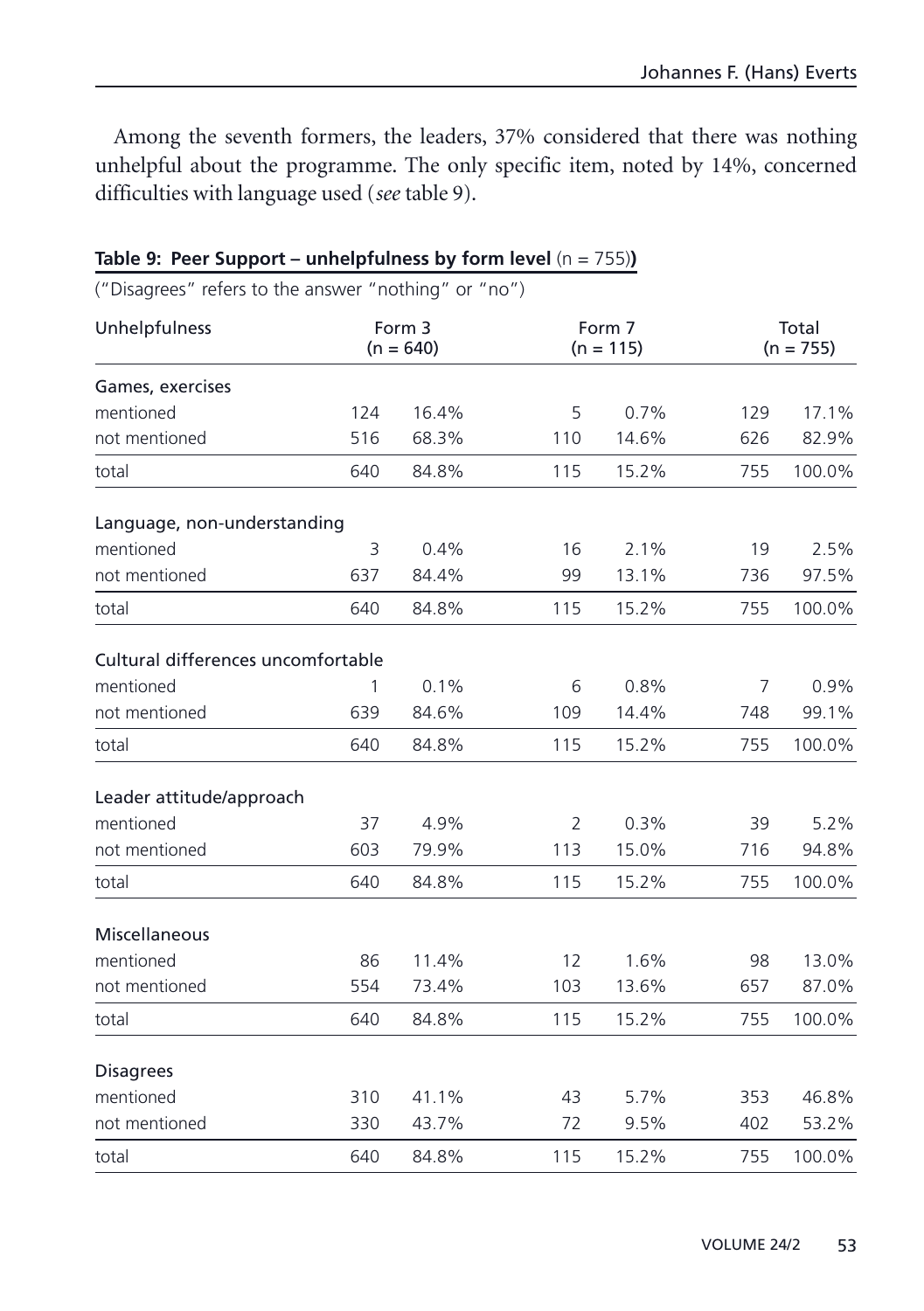*Question 6. "Has anything happened in the programme that has not been helpful?" (Student category distribution; third formers only.)*

Fifty percent of New Zealand-born respondents said that nothing about the programme was unhelpful. Among specific aspects noted, 20% found the games and exercises unhelpful, while 7% cited leader attitude or approach.

Among migrant students, 46% found nothing unhelpful, while 18% cited the games and exercises, and 5% cited leader attitude or approach.

Among the very small sample of international students, 44% found nothing unhelpful (*see* table 10 on page 55).

A random selection of all responses includes the following items:

- "I can hear but I got put with the deaf people; I was put with the deaf students and felt a little out of place but felt better later."
- "Everything; we played games and that's all; done no work."
- "Not all of the PSers were there all the time."
- "They didn't explain the games; never told us anything; didn't really help us to get friends; should talk to the whole class, not just to one person; explained the wrong thing."
- "We had lots of fights with them so we were very distracted."
- "Each time we sat at the end for half an hour waiting for the bell because we had nothing else to do."
- "Maori classmates seem not very friendly."
- "All the paper work not enough learning about peers in them; it's better when we do practical work outside (e.g. sports)."
- "Not enough peer support; didn't get much of a chance to socialise with them; they stopped and now I'm lost again."
- "The friendship programme."
- "Some games concerning personal issues are disturbing and made me feel uncomfortable"
- "They threatened us that they would not take us to McDonald's."
- "The groups we were put in we should keep on changing groups."
- "We haven't gone to anywhere with them; didn't go on any class trips with our PS leaders."

# *Question 7. "What more do you think the school could do to help students feel welcome and at home?" (Form level distribution.)*

Among the third form participants, 18% suggested improving the programme through more fun activities, with 14% wishing for more sessions. Among the seventh form leaders, 29% suggested improving the cultural content (*see* table 11 on page 56).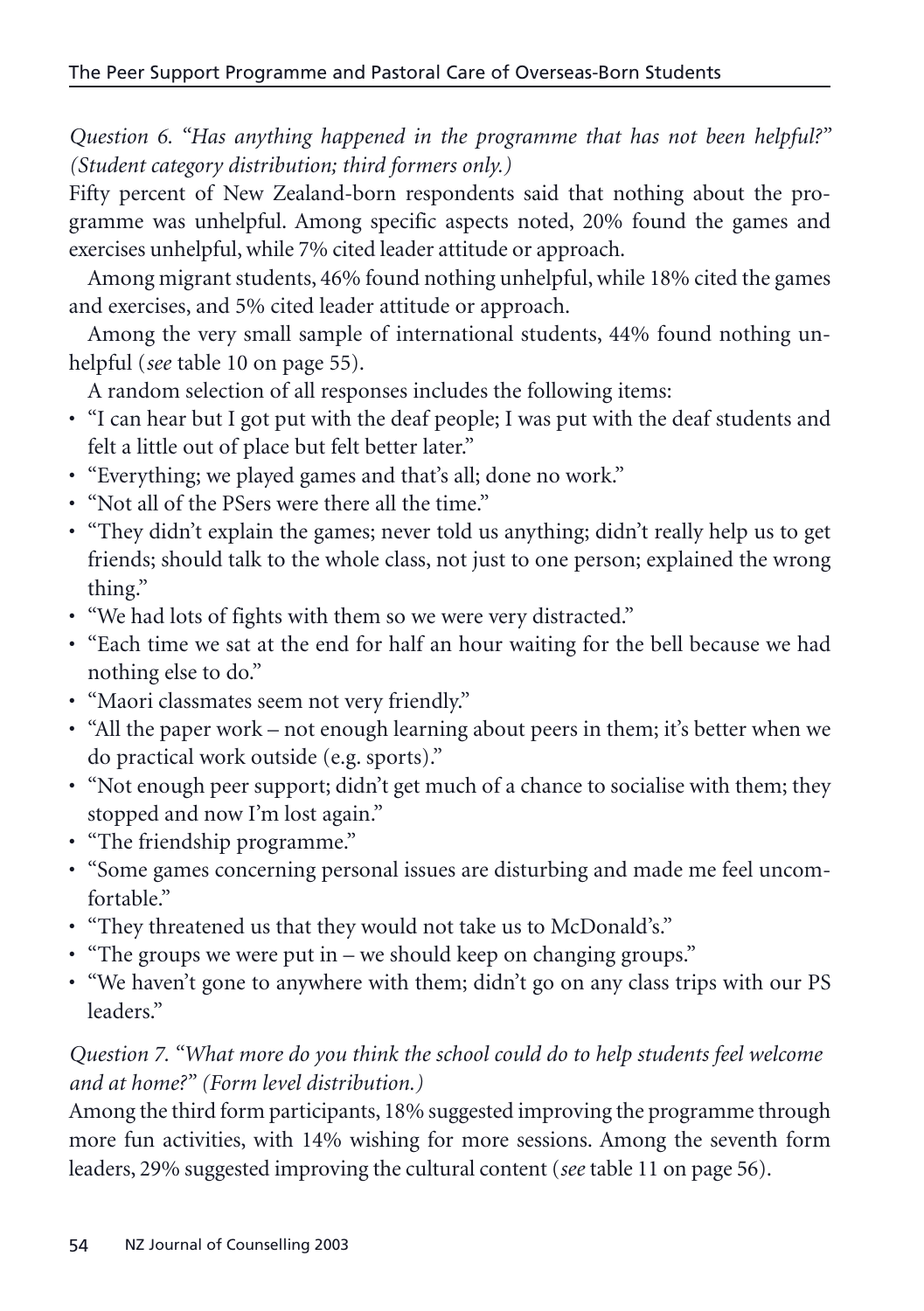| ("Disagrees" refers to the answer "nothing" or "no") |                |                 |                 |                  |              |
|------------------------------------------------------|----------------|-----------------|-----------------|------------------|--------------|
| Unhelpfulness                                        | NZ born<br>(%) | Migrant<br>(% ) | Int.<br>$(\% )$ | <b>NA</b><br>(%) | Total<br>(%) |
| Games, exercises                                     |                |                 |                 |                  |              |
| mentioned                                            | 79 (12.3)      | 40(6.3)         | 1(0.2)          | 4(0.6)           | 124 (19.4)   |
| not mentioned                                        | 313 (48.9)     | 178 (27.8)      | 15(2.3)         | 10(1.6)          | 516 (80.6)   |
| total                                                | 392 (61.3)     | 218 (34.1)      | 16(2.5)         | 14(2.2)          | 640 (100.0)  |
| Language, non-understanding                          |                |                 |                 |                  |              |
| mentioned                                            |                | 1(0.2)          | 2(0.3)          |                  | 3(0.5)       |
| not mentioned                                        | 392 (61.3)     | 217 (33.9)      | 14(2.2)         | 14(2.2)          | 637 (99.5)   |
| total                                                | 392 (61.3)     | 218 (34.1)      | 16(2.5)         | 14(2.2)          | 640 (100.0)  |
| Cultural differences uncomfortable                   |                |                 |                 |                  |              |
| mentioned                                            |                |                 | 1(0.2)          |                  | 1(0.2)       |
| not mentioned                                        | 392 (61.3)     | 218 (34.1)      | 15(2.3)         | 14(2.2)          | 639 (99.8)   |
| total                                                | 392 (61.3)     | 218 (34.1)      | 16(2.5)         | 14(2.2)          | 640 (100.0)  |
| Leader attitude/approach                             |                |                 |                 |                  |              |
| mentioned                                            | 26(4.1)        | 11(1.7)         |                 |                  | 37(5.8)      |
| not mentioned                                        | 366 (57.2)     | 207 (32.3)      | 16(2.5)         | 14(2.2)          | 603 (94.2)   |
| total                                                | 392 (61.3)     | 218 (34.1)      | 16(2.5)         | 14(2.2)          | 640 (100.0)  |
| Miscellaneous                                        |                |                 |                 |                  |              |
| mentioned                                            | 50(7.8)        | 34(5.3)         | 2(0.3)          |                  | 86 (13.4)    |
| not mentioned                                        | 342 (53.4)     | 184 (28.8)      | 14(2.2)         | 14(2.2)          | 554 (86.6)   |
| total                                                | 392 (61.3)     | 218 (34.1)      | 16(2.5)         | 14(2.2)          | 640 (100.0)  |
| <b>Disagrees</b>                                     |                |                 |                 |                  |              |
| mentioned                                            | 195 (30.5)     | 101 (15.8)      | 7(1.1)          | 7(1.1)           | 310 (48.4)   |
| not mentioned                                        | 197 (30.8)     | 117(18.3)       | 9(1.4)          | 7(1.1)           | 330 (51.6)   |
| total                                                | 392 (61.3)     | 218 (34.1)      | 16(2.5)         | 14(2.2)          | 640 (100.0)  |

# **Table 10: General – Peer Support – unhelpfulness by student category** (n = 640**)**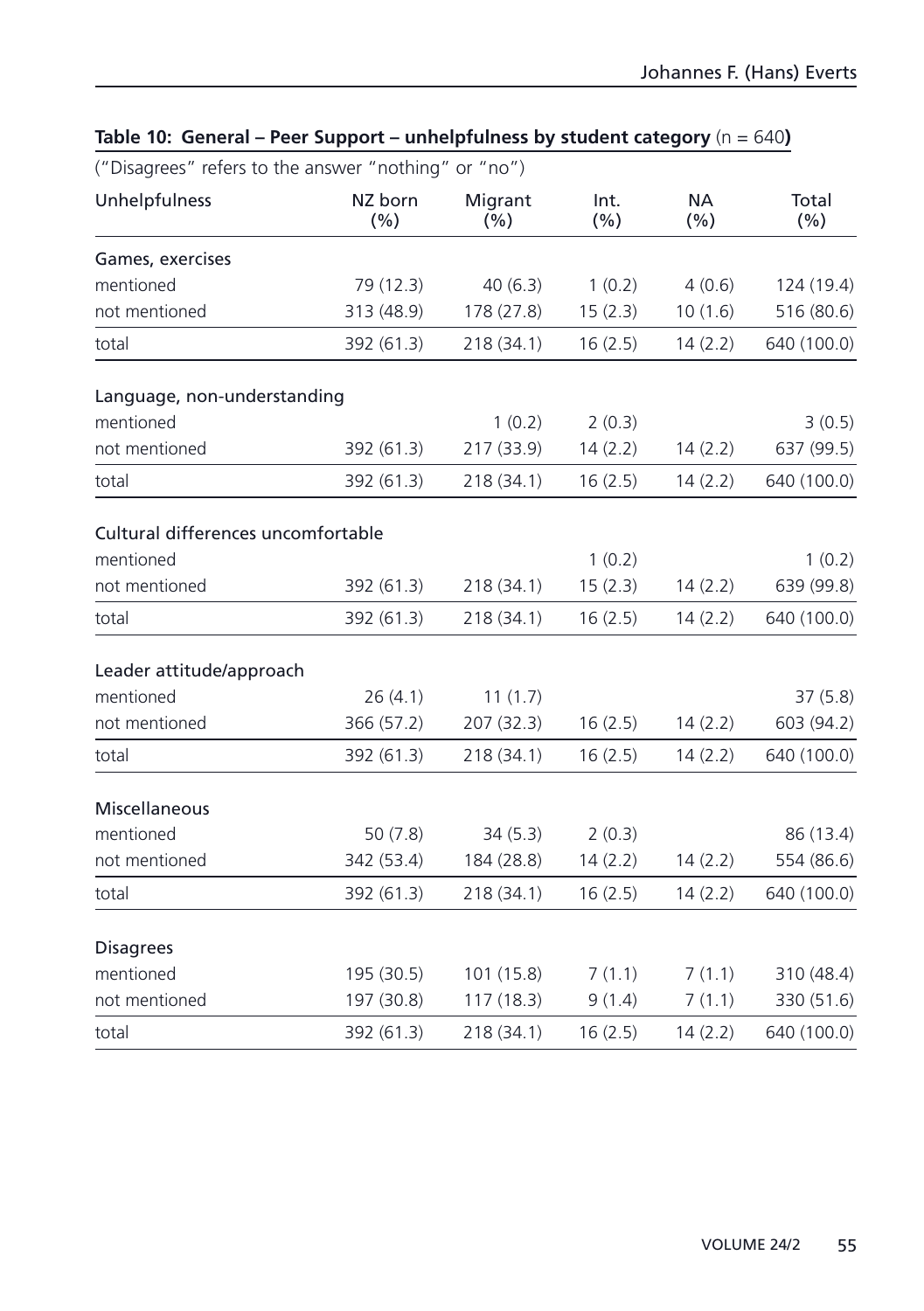| ("Miscellaneous" includes the answer "nothing") |     |                       |                |                       |     |                      |  |
|-------------------------------------------------|-----|-----------------------|----------------|-----------------------|-----|----------------------|--|
| Further developments                            |     | Form 3<br>$(n = 640)$ |                | Form 7<br>$(n = 115)$ |     | Total<br>$(n = 755)$ |  |
| Improve programme understanding                 |     |                       |                |                       |     |                      |  |
| mentioned                                       | 12  | 1.6%                  | $\overline{2}$ | 0.3%                  | 14  | 1.9%                 |  |
| not mentioned                                   | 628 | 83.2%                 | 113            | 15.0%                 | 741 | 98.1%                |  |
| total                                           | 640 | 84.8%                 | 115            | 15.2%                 | 755 | 100.0%               |  |
| Improve cultural content                        |     |                       |                |                       |     |                      |  |
| mentioned                                       | 18  | 2.4%                  | 33             | 4.4%                  | 51  | 6.8%                 |  |
| not mentioned                                   | 622 | 82.4%                 | 82             | 10.9%                 | 704 | 93.2%                |  |
| total                                           | 640 | 84.8%                 | 115            | 15.2%                 | 755 | 100.0%               |  |
| Improve leader qualities                        |     |                       |                |                       |     |                      |  |
| mentioned                                       | 21  | 2.8%                  | 8              | 1.1%                  | 29  | 3.8%                 |  |
| not mentioned                                   | 619 | 82.0%                 | 107            | 14.2%                 | 726 | 96.2%                |  |
| total                                           | 640 | 84.8%                 | 115            | 15.2%                 | 755 | 100.0%               |  |
| Increase fun activities                         |     |                       |                |                       |     |                      |  |
| mentioned                                       | 116 | 15.4%                 | 6              | 0.8%                  | 122 | 16.2%                |  |
| not mentioned                                   | 524 | 69.4%                 | 109            | 14.4%                 | 633 | 83.8%                |  |
| total                                           | 640 | 84.8%                 | 115            | 15.2%                 | 755 | 100.0%               |  |
| More Peer Support sessions                      |     |                       |                |                       |     |                      |  |
| mentioned                                       | 92  | 12.2%                 | 1              | 0.1%                  | 93  | 12.3%                |  |
| not mentioned                                   | 548 | 72.6%                 | 114            | 15.1%                 | 662 | 87.7%                |  |
| total                                           | 640 | 84.8%                 | 115            | 15.2%                 | 755 | 100.0%               |  |
| Wider contacts                                  |     |                       |                |                       |     |                      |  |
| mentioned                                       | 17  | 2.3%                  | 5              | 0.7%                  | 22  | 2.9%                 |  |
| not mentioned                                   | 623 | 82.5%                 | 110            | 14.6%                 | 733 | 97.1%                |  |
| total                                           | 640 | 84.8%                 | 115            | 15.2%                 | 755 | 100.0%               |  |
| <b>Buddy system</b>                             |     |                       |                |                       |     |                      |  |
| mentioned                                       | 7   | 0.9%                  | 5              | 0.7%                  | 12  | 1.6%                 |  |
| not mentioned                                   | 633 | 83.8%                 | 110            | 14.6%                 | 743 | 98.4%                |  |
| total                                           | 640 | 84.8%                 | 115            | 15.2%                 | 755 | 100.0%               |  |

# **Table 11: Peer Support – further developments by form level** (n = 755)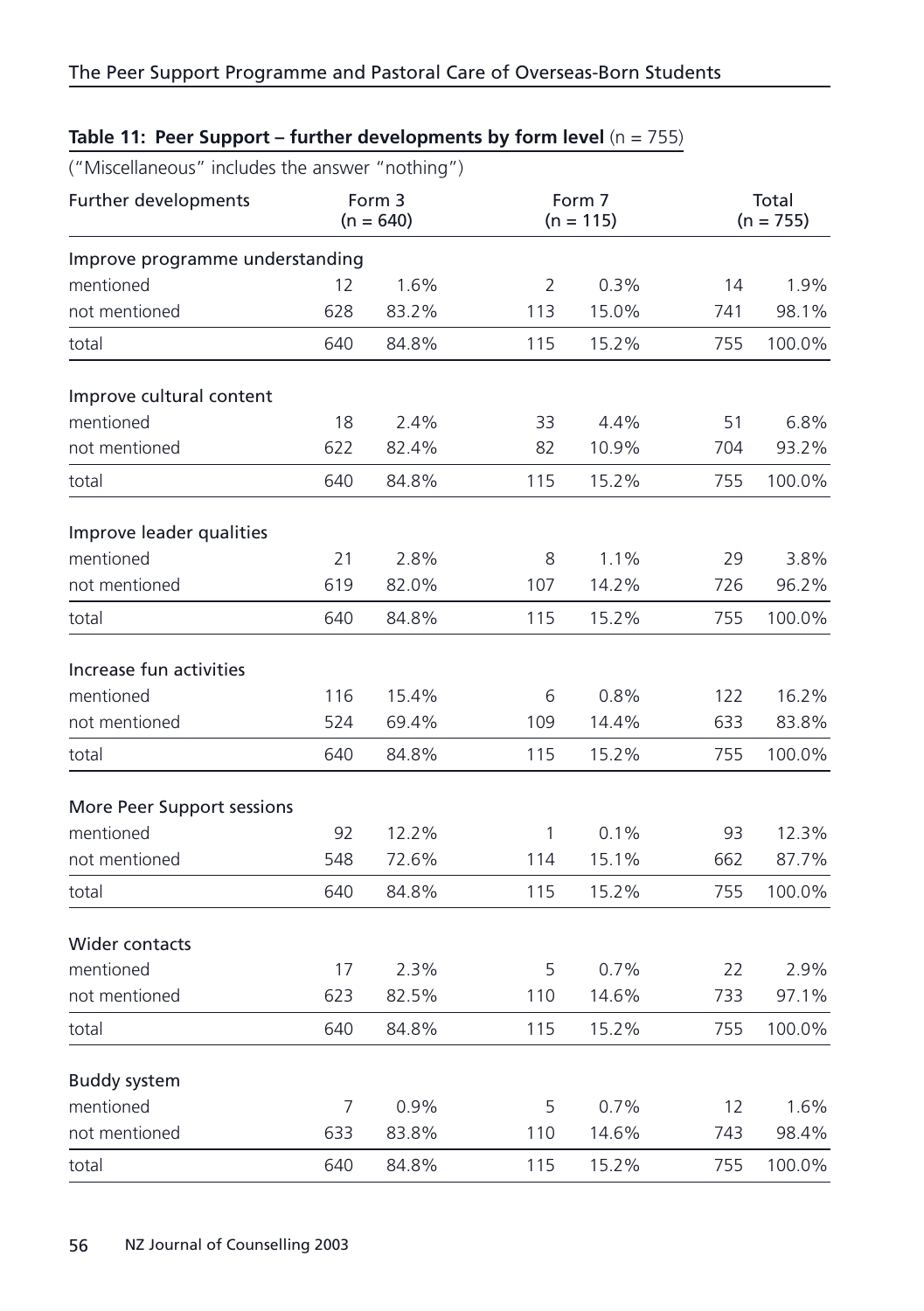| Further developments | Form 3<br>$(n = 640)$ |       |     | Form 7<br>$(n = 115)$ |     | Total<br>$(n = 755)$ |  |
|----------------------|-----------------------|-------|-----|-----------------------|-----|----------------------|--|
| Miscellaneous        |                       |       |     |                       |     |                      |  |
| mentioned            | 134                   | 17.7% | 31  | $4.1\%$               | 165 | 21.9%                |  |
| not mentioned        | 506                   | 67.0% | 84  | $11.1\%$              | 590 | 78.1%                |  |
| total                | 640                   | 84.8% | 115 | 152%                  | 755 | 100.0%               |  |

*Question 8. "What more do you think the school could do to help students feel welcome and at home?"* (*Student category distribution, third formers only.)*

Among New Zealand-born respondents, 21% suggested increasing the fun activities, and 15% suggested more sessions. Other suggestions were relatively infrequent.

Among migrants, 15% also suggested an increase in fun activities and the number of sessions.

Among the very few international students, 19% suggested improving the cultural content, while 13% suggested improving the understandability of the programme and having more fun activities(*see* table 12)

| ("Miscellaneous" includes the answer "nothing") |                |                |              |                      |                  |
|-------------------------------------------------|----------------|----------------|--------------|----------------------|------------------|
| Further developments                            | NZ born<br>(%) | Migrant<br>(%) | Int.<br>(% ) | <b>NA</b><br>$(\% )$ | Total<br>$(\% )$ |
| Improve programme understanding                 |                |                |              |                      |                  |
| mentioned                                       | 8(1.3)         | 2(0.3)         | 2(0.3)       |                      | 12(1.9)          |
| not mentioned                                   | 384 (60.0)     | 216 (33.8)     | 14(2.2)      | 14(2.2)              | 628 (98.1)       |
| total                                           | 392 (61.3)     | 218 (34.1)     | 16(2.5)      | 14(2.2)              | 640 (100.0)      |
| Improve cultural content                        |                |                |              |                      |                  |
| mentioned                                       | 2(0.3)         | 11(1.7)        | 3(0.5)       | 2(0.3)               | 18(2.8)          |
| not mentioned                                   | 390 (60.9)     | 207(32.3)      | 13(2.0)      | 12(1.9)              | 622 (97.2)       |
| total                                           | 392 (61.3)     | 218 (34.1)     | 16(2.5)      | 14(2.2)              | 640 (100.0)      |
| Improve leader qualities                        |                |                |              |                      |                  |
| mentioned                                       | 16(2.5)        | 5(0.8)         |              |                      | 21(3.3)          |
| not mentioned                                   | 376 (58.8)     | 213(33.3)      | 16(2.5)      | 14(2.2)              | 619 (96.7)       |
| total                                           | 392 (61.3)     | 218 (34.1)     | 16(2.5)      | 14(2.2)              | 640 (100.0)      |

**Table 12: Peer Support – further developments by student category (n = 640)** 

*continued*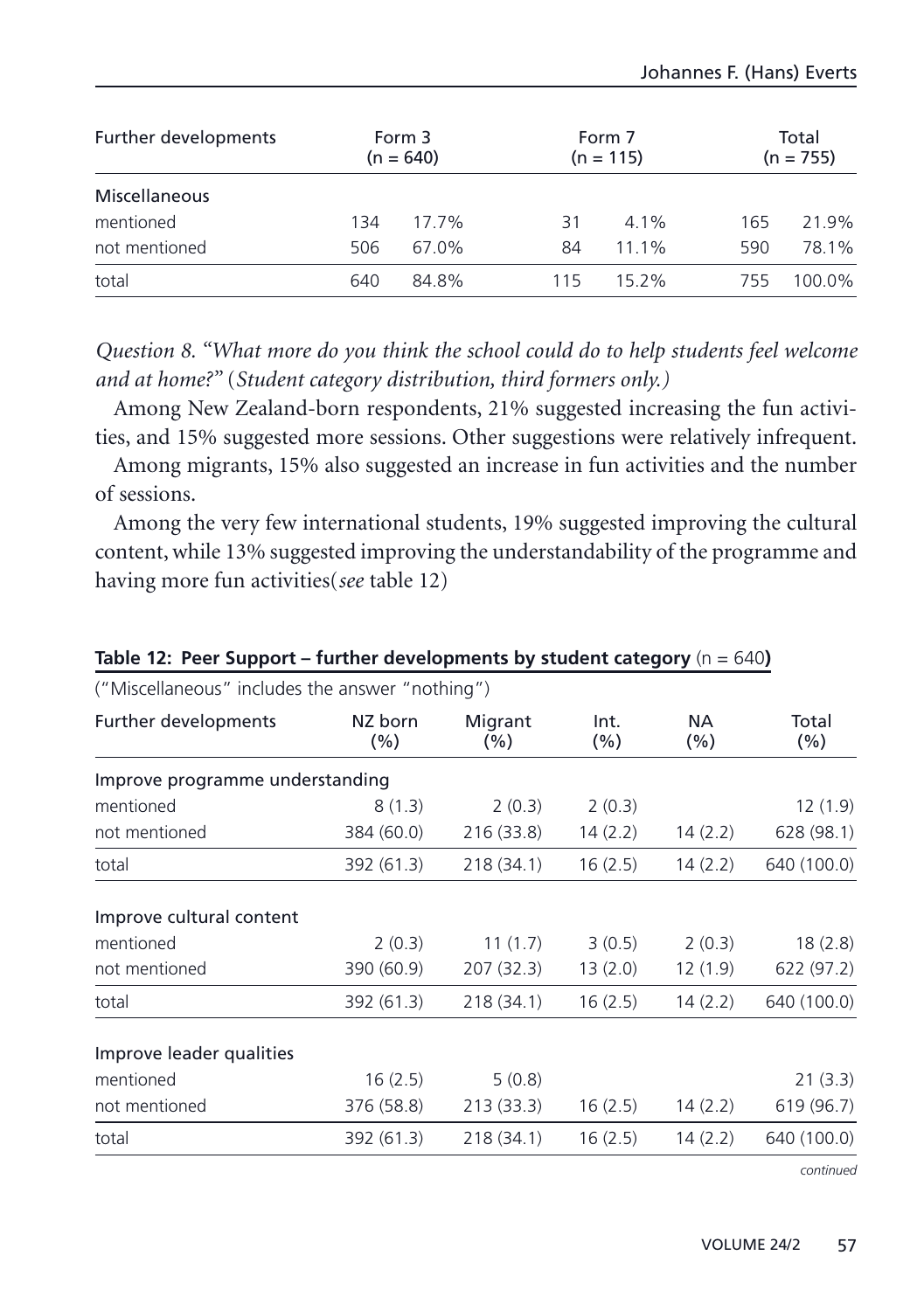| ("Miscellaneous" includes the answer "nothing") |                |                |         |                  |               |  |
|-------------------------------------------------|----------------|----------------|---------|------------------|---------------|--|
| Further developments                            | NZ born<br>(%) | Migrant<br>(%) |         | <b>NA</b><br>(%) | Total<br>(% ) |  |
| Increase fun activities                         |                |                |         |                  |               |  |
| mentioned                                       | 81(12.7)       | 32(5.0)        | 2(0.3)  | 1(0.2)           | 116(18.1)     |  |
| not mentioned                                   | 311 (48.6      | 186 (29.1)     | 14(2.2) | 13(2.0)          | 524 (81.9)    |  |
| total                                           | 392 (61.3)     | 218 (34.1)     | 16(2.5) | 14(2.2)          | 640 (100.0)   |  |
| More Peer Support sessions                      |                |                |         |                  |               |  |
| mentioned                                       | 58(9.1)        | 32(5.0)        | 1(0.2)  | 1(0.2)           | 92 (14.4)     |  |
| not mentioned                                   | 334 (52.2)     | 186 (29.1)     | 15(2.3) | 13(2.0)          | 548 (85.6)    |  |
| total                                           | 392 (61.3)     | 218 (34.1)     | 16(2.5) | 14(2.2)          | 640 (100.0)   |  |
| <b>Wider contacts</b>                           |                |                |         |                  |               |  |
| mentioned                                       | 12(1.9)        | 5(0.8)         |         |                  | 17(2.7)       |  |
| not mentioned                                   | 380 (59.4)     | 213(33.3)      | 16(2.5) | 14(2.2)          | 623 (97.3)    |  |
| total                                           | 392 (61.3)     | 218(34.1)      | 16(2.5) | 14(2.2)6         | 40 (100.0)    |  |
| <b>Buddy system</b>                             |                |                |         |                  |               |  |
| mentioned                                       | 5(0.8)         | 2(0.3)         |         |                  | 7(1.1)        |  |
| not mentioned                                   | 387 (60.5)     | 216 (33.8)     | 16(2.5) | 14(2.2)          | 633 (98.9)    |  |
| total                                           | 392 (61.3)     | 218 (34.1)     | 16(2.5) | 14(2.2)          | 640 (100.0)   |  |
| Miscellaneous                                   |                |                |         |                  |               |  |
| mentioned                                       | 77 (12.0)      | 49 (7.7)       | 5(0.8)  | 3(0.5)           | 134 (20.9)    |  |
| not mentioned                                   | 315 (49.2)     | 169(26.4)      | 11(1.7) | 11(1.7)          | 506 (79.1)    |  |
| total                                           | 392 (61.3)     | 218 (34.1)     | 16(2.5) | 14(2.2)          | 640 (100.0)   |  |

**Table 12: Peer Support – further developments by student category** (n = 640) *continued* 

A random selection of responses includes:

- "Ask if we're worried about anything/about our opinions; listen to what we have to say."
- "At the beginning, the school should organise a meeting for migrant students … each meeting should be focusing on basic topics (e.g., respecting one's cultural values)."
- "I'm black and I want people to accept my colour because some just don't like me because of my colour."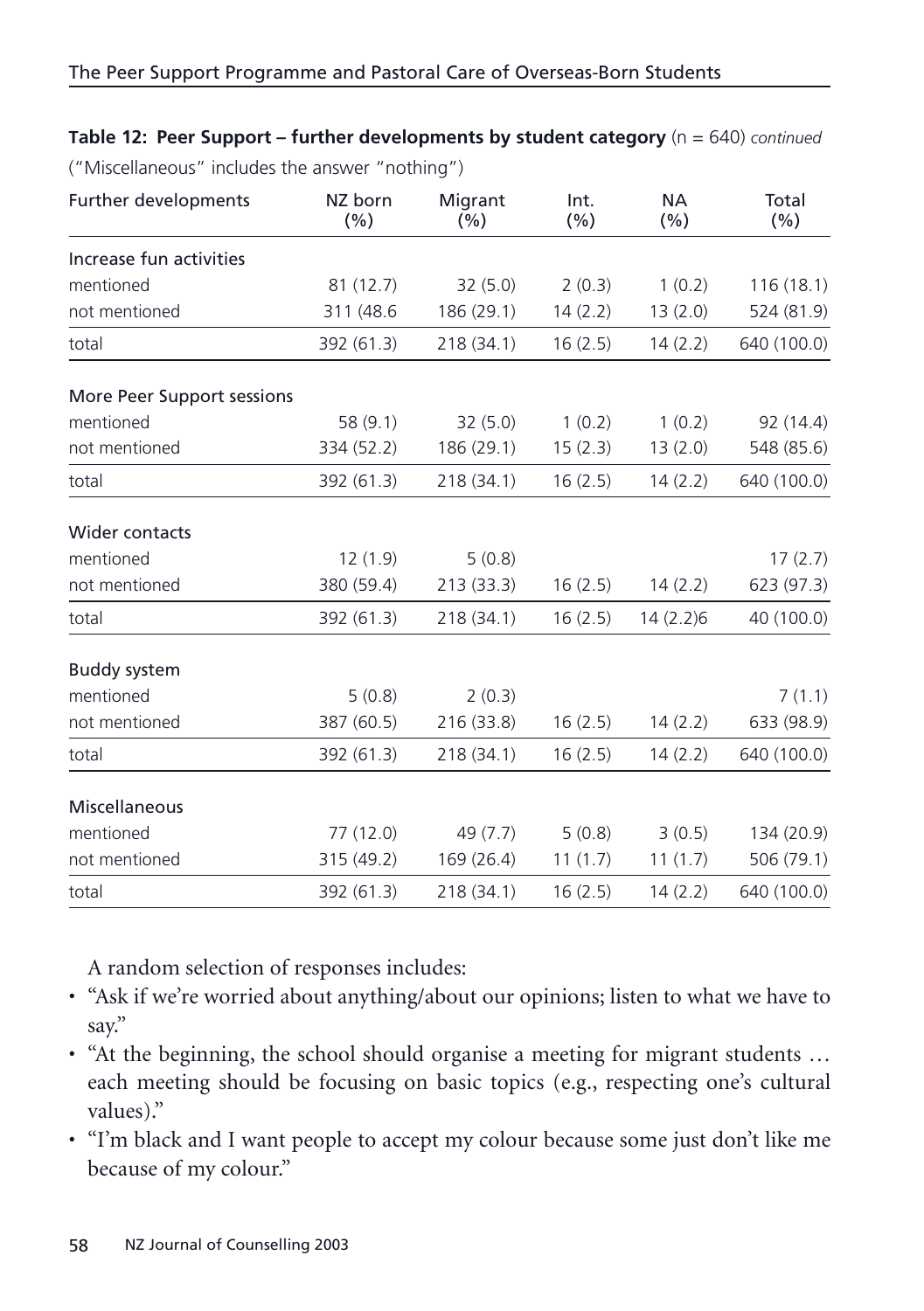- "Increase the number of activities, 'get to know each other' games and activities, more question-answer opportunities, more information about the school or social events outside of the school, and more physical activities."
- "Sports/games at lunchtime and intervals (e.g., hockey, netball, soccer)."
- "Make it more organised/fun (e.g., treasure hunting, shared lunch, year 9 party)/ pleasant."
- "Increase the number of PSers."
- "Teachers must make sure that all kids in the class have a friend; this makes them feel more at home."
- "More different teachers coming to talk to us."
- "My answer is 'nothing' because I've made friends while going to other subjects like language and option."
- "Nothing because it was very fun and well organised."
- "Nothing it's up to the kids to try and make friends; it's high school, not kindergarten."
- "Show us all the nooks and crannies (secret places); tell us more about the school."
- "The PS to be more friendly and the other people should be more helpful  $(5th + 6th)$ formers)."

# **Discussion of the results**

# The respondents, and a caution

At the outset, some caution is needed in interpreting the significance of the survey results obtained. Firstly, the sample of Peer Support respondents is reasonable in size, with a good representation of migrant students of both sexes, from a wide range of countries, and with widely varying lengths of residency in New Zealand. Nevertheless, we cannot assume that our findings accurately reflect the experience and perceptions of students in the wider Auckland area, let alone the country as a whole. Secondly, there is an inclination by some students (especially overseas-born ones) to be polite and cautious, and say what is positive and safe – even though both positive and negative comments were invited. If anything, therefore, our findings and their implications need to be treated conservatively and with some caution.

# Relevance and effectiveness of the Peer Support programme

In evaluating the worth of the Peer Support programme as it stands, some two-thirds of respondents rate it as fairly helpful or very helpful. There are a number of ways in which the Peer Support programme meets the goals for which it has been established. Both leaders and recipients consider that it helps third formers to make the school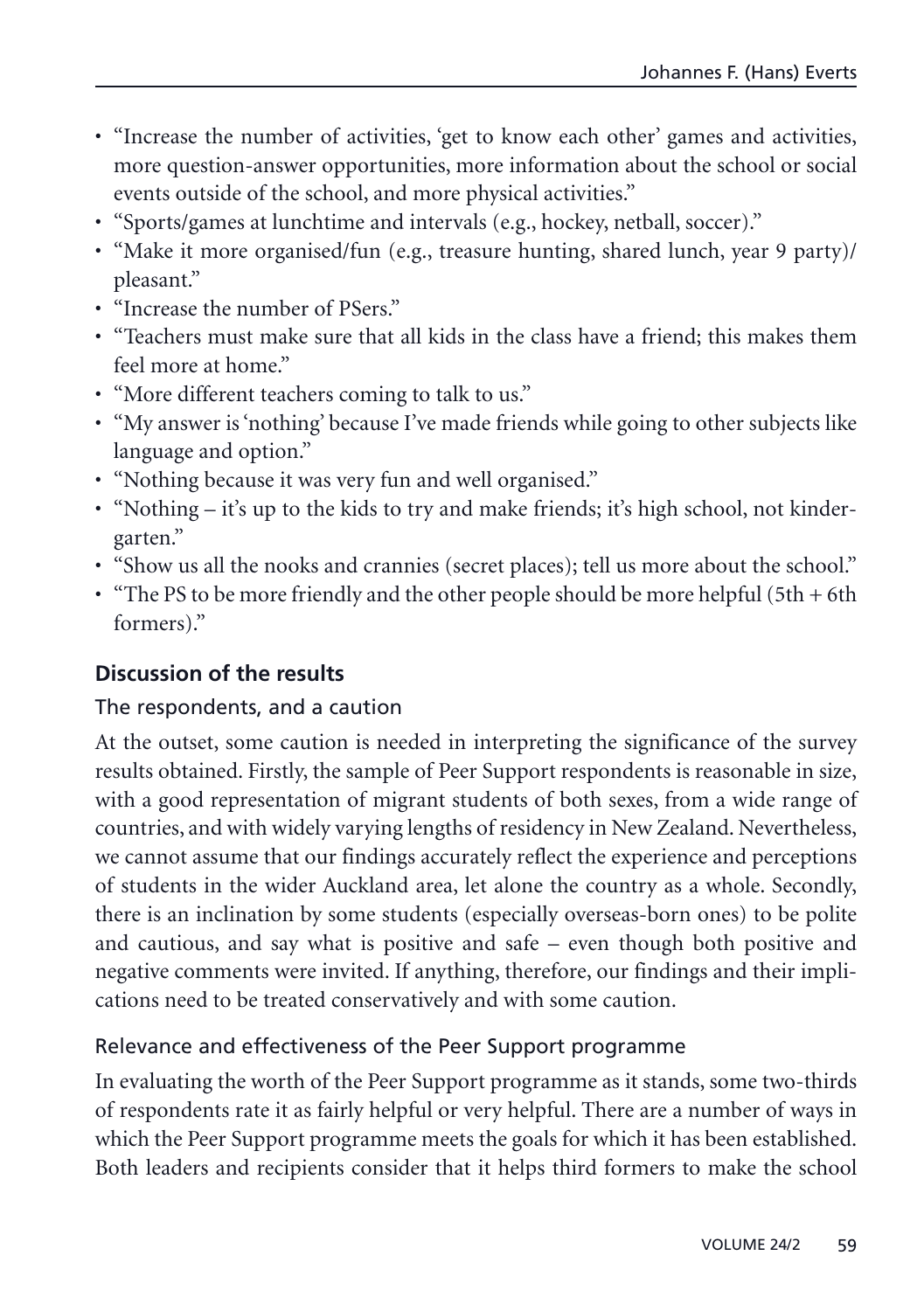into familiar territory, and that it creates for them a network of friends – with those at their own class level as well as with senior students. However, this situation is more true of New Zealand-born third formers and perhaps those migrant students who have been in the country for a longer time. A sizeable minority of respondents (one in seven for New Zealand-born students and migrants, one in four for international students) rate the programme as of little or no help. While not totally clear from the current data, it is likely that the more recently migrants or international students have come into the country, the more difficult it is for the Peer Support programme to meet their needs. At a specific level, it is of concern that a number of aspects of the Peer Support programme are not seen to be working well. Games, exercises, fun activities and good discussions don't necessarily come off. For those with limited English, especially international students, it is hard to understand what is going on. It is particularly concerning that, in a number of schools, some of the leaders are seen as not having the attitude or approach that recipients respect and need if they are to benefit from the programme.

On the whole, therefore, the Peer Support programme is judged by participants to be of mixed value. For most students, it does what it is basically designed to do – make them welcome and at home in the school, and develop a network of supportive peers. For these goals and these recipients, there is no need for significant change to the programme. For a proportion of students, however, and in particular more recent migrants, the programme fails to fulfil the need they have for meaningful integration. While this was not explicit in the original aims of the programme, it has become a high priority for schools in recent years, and one which the Peer Support programme is in a uniquely strategic position to address. To this should be added the challenge posed by international students, who strongly desire more positive interactions with Kiwi peers, but who are outside the reach of the Peer Support programme as it is currently constituted. Most of them do not arrive at the school at third form level, or arrive later on in the year, and thus miss out on Peer Support altogether. Thus, while the programme meets its current aims fairly well, the entry of so many overseas-born students into our secondary schools challenges the programme to extend its focus and manner of delivery. To do so requires attention to three identifiable themes:

- *Information* involving the content of the programme;
- *Inclusion* pertaining to the way in which the programme is conducted, and
- *Integrity* involving the spirit in which the programme and associated pastoral care activities are carried out.

These themes are reflected repeatedly in the issues discussed below.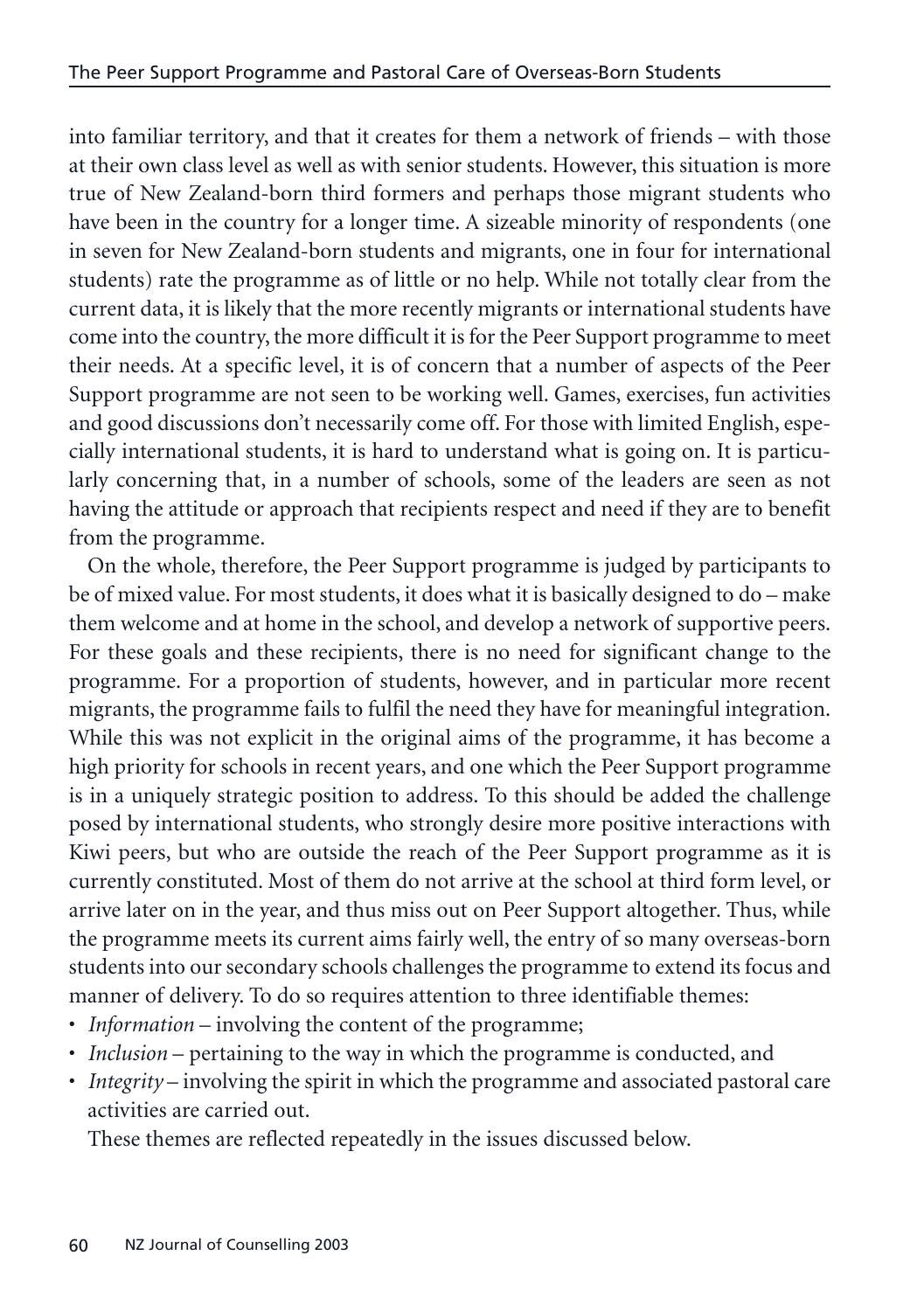### The programme's content

At present, the programme's specific content in terms of exercises and activities is couched in very general terms, with the aim of enhancing an appreciation of topics like communication, co-operation or values. Some of the negative comments about exercises and games may reflect disinterest in activities that lack meaning for participants. It would give the programme immediate bite if some of the content of sessions and activities focused on the issues students face in relating to others in their actual group who come from a wide range of very different cultural backgrounds. Thus the Maori content theme present in the current programme must be honoured, but the scope of programme content extended well beyond it in a range of sessions. A lack of knowledge about each other's cultures and about the way in which students experience each other (as noted in the article on international students), prejudicial attitudes, communication difficulties, and ways of collaborating in facing the shared demands of schooling – all these topics are of immediate concern to participants, and all fit eminently into the schedule of different topics set out in the programme. This involves a great deal of desirable information, as noted by international respondents in this survey and a related article (Everts, 2003).

### Programme strategies

The expanded content mentioned above should be handled in small task groups that are deliberately made up of students from different cultural and national backgrounds, ensuring the direct inclusion of students who often avoid mixing in other situations. It is through direct interaction in situations of common interest and noncompetition that mutual respect and comfortable collaboration grow. What better time to do this than right at the beginning of the peer group's life in a new environment. It is important for newly arrived overseas students to have close support from some others who come from a similar background, who may be more familiar with the New Zealand scene, and who may be able to help translate and explain what newcomers don't understand. At the same time, it is important for Kiwi students to be involved in such task group interactions because it is with them that long-term relationship development is most difficult and yet most important, as noted in the international student study. Judging from comments in the present survey, having fun must remain an essential component in all such task group activities.

#### Programme leadership

Selection of appropriate leaders is crucial for both inclusion and integrity. It is very important, considering the modelling and facilitation which leaders do, that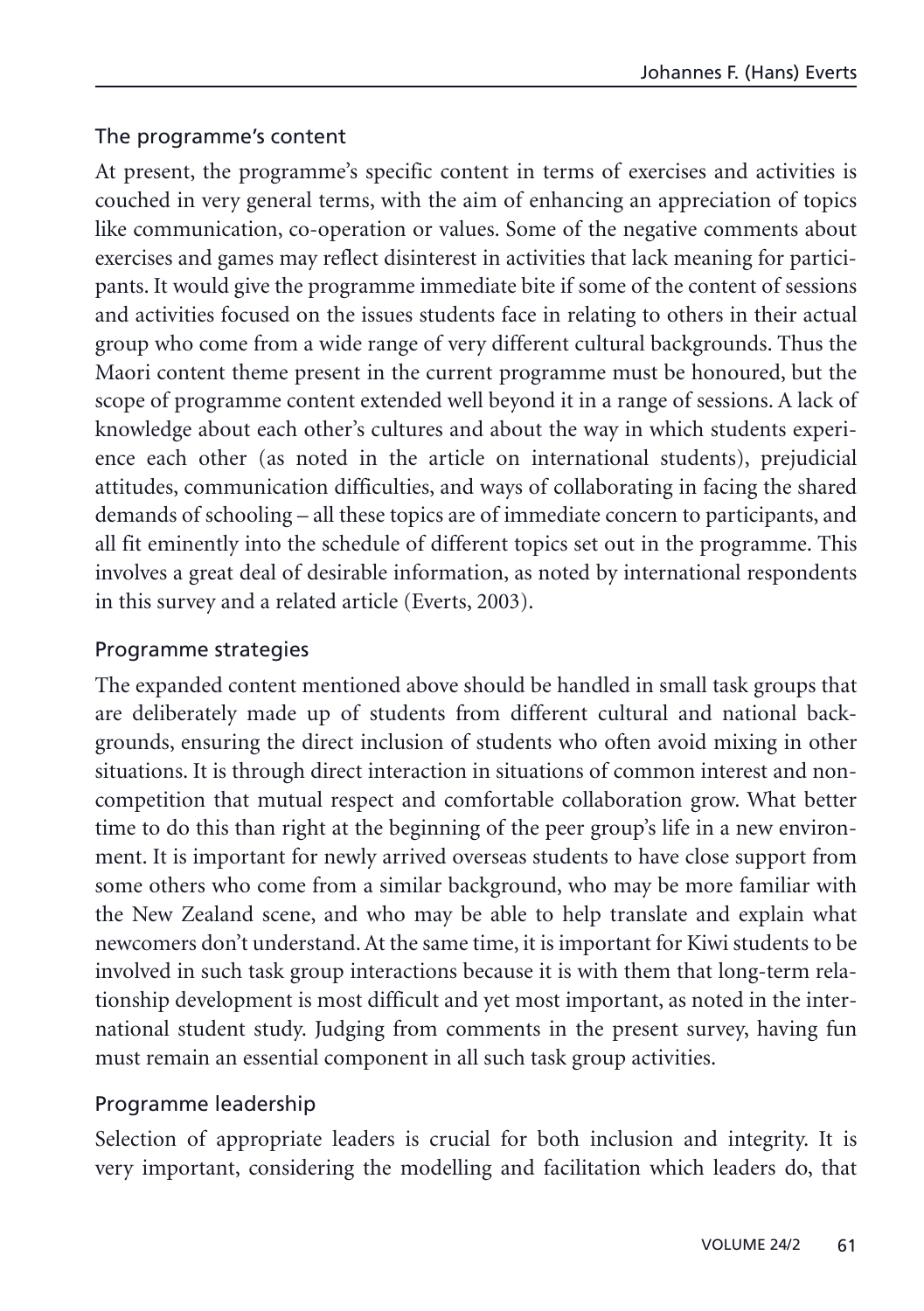representatives of a wide range of cultural and national backgrounds are selected. Between them, they model both the constructive ways in which students from different backgrounds can work together towards common goals, and the difficulties that occur in doing so. This means that the leader training must make this an explicit part of its agenda, and that leaders are selected for their ability to work together – as well as model how overseas-born leaders have successfully adapted to the New Zealand community. It also means that leaders can demonstrate from their own experience how programme recipients might approach the tasks set in different sessions – another example of making content information more relevant to the programme's learning goals. The careful selection of multi-cultural leaders, together with their thorough training in the content of the programme and on-going supervision by the adult leaders, also addresses the theme of integrity. Survey respondents noted with approval that some leaders were overseas-born themselves, but also picked up that some leaders appeared to lack enthusiasm and commitment. Facing the challenge of mutual respect and integration among themselves will weed out those who should not be in a leadership position. It is also important to consider whether some younger students could be considered as potential leaders because of their maturity, life experience, and personal qualities. To further enhance the integrity of leadership in the programme, it is essential that adult leaders and trainers exemplify these same cross-cultural skills, and that they are backed up by a school that has cross-cultural integration as an explicit part of its policy. It is also important that appropriate recognition is given to Peer Support leaders who have demonstrated successful task performance – through certificates, public acknowledgment, references or other rewards.

# Alternative forms of programme delivery

Some survey respondents asked for a longer time, and this may be a function of the fact that programmes differ greatly in length and structure. If the Peer Support programme is to achieve more than its minimum aims, however, and if it is used to address cultural integration as well as initial induction, then it needs to run consistently and over a significant period of time. While this would require more staff and student time in some schools, the investment is worth it in order to help achieve positive integration and inclusion for students, and to avoid the known consequences of poor inter-cultural relationships. In order to meet the significant integration needs of international students, the Peer Support programme needs to run a special option for them at the beginning of the year. This should encompass both existing and new students at all levels of the school, and should be reactivated at other times of the year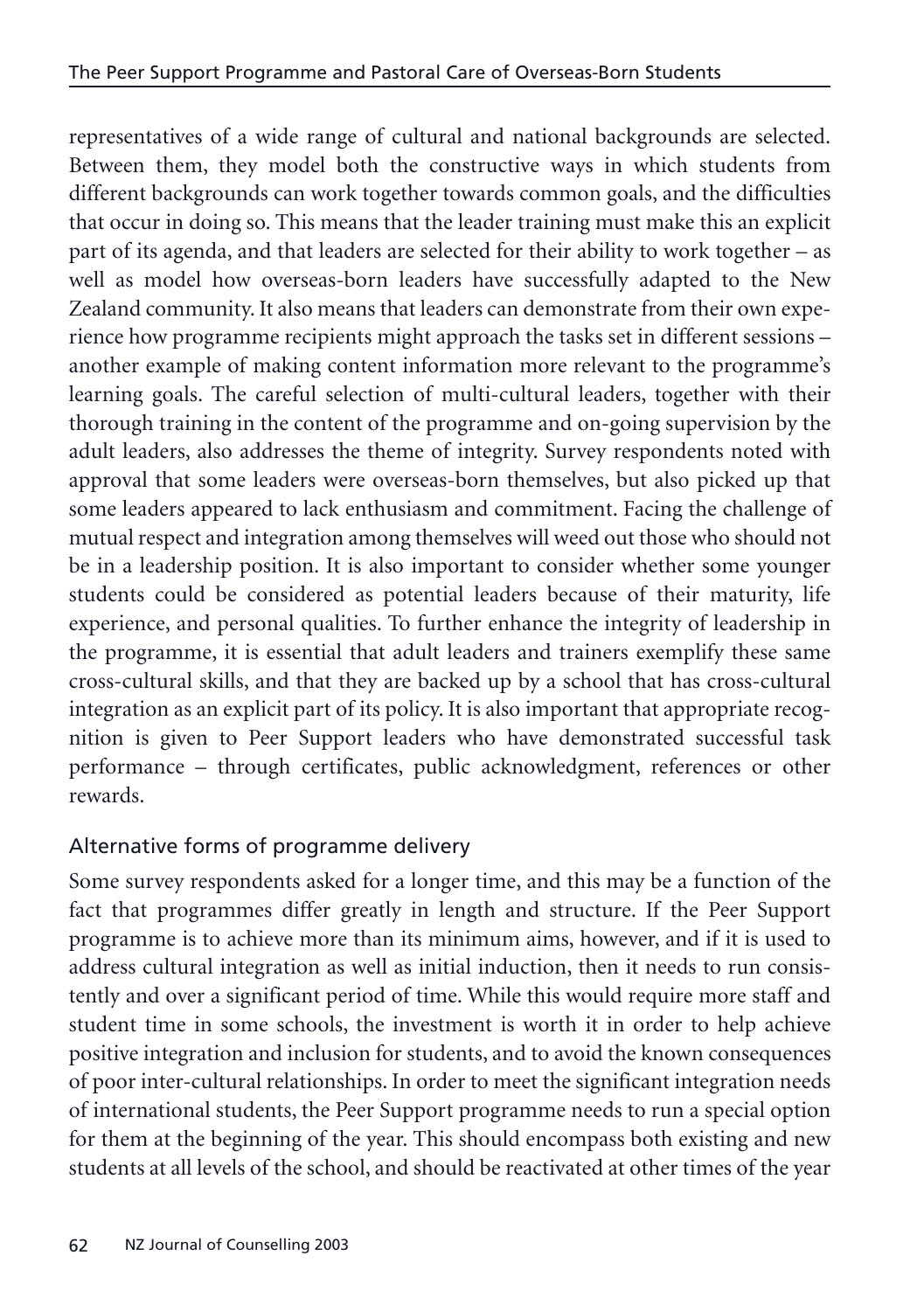when new students arrive. All the additional elements of the programme discussed above need to be included for this body of students, and can be expected to make a significant contribution to their settlement into the school, and thus to their overall performance during their time in New Zealand.

#### Peer Support, mentoring, and a buddy system

The Peer Support programme may not be sufficient to meet the needs of some overseas-born students, especially those who have just arrived or those who are at risk of not settling in adequately. As indicated in the survey of international students, some 5% of such students find the various adjustment challenges very hard to cope with, and may need more individual inclusion, support and help. Referral to such support could be made from observation of a participant in the Peer Support programme. It could then be provided by a mentor – being an older student, from a similar cultural background, and preferably of the same gender, who has adapted to being here satisfactorily, and who is personally compatible with the newcomer. Such a mentor may be a Peer Support leader, or be somewhat younger. Like Peer Support leaders, mentors must be carefully selected, systematically trained, and supervised on an on-going basis. The mentor's role needs to be carefully defined and achievable, with a focus on providing specific help with academic work, language acquisition, leisure activities, or personal functioning. Meetings with a single or small group of newcomers may take place three or four times a month, or more often in particular situations. Mentoring can run simultaneously with Peer Support activities, but could operate for a longer time if required. With such timely support, more serious problems may be avoided for a newcomer. If not, more professional help may be sought from the counsellor. A school counsellor could well run such a mentoring scheme as a preventive extension of normal counselling activities.

A buddy system would fulfil a somewhat different function. Typically, it involves other students in a newcomer's class, who would be designated to provide information, and immediate academic or personal support on an informal basis. A buddy carries less responsibility for the newcomer's progress, and works under the direct supervision of the teacher or dean. While somebody from the newcomer's own country or culture would make the best buddy (integrity) at the outset, as indicated in the international student survey, New Zealand-born students should be involved as early as possible. This maximises the degree of integration, and minimises the risk of newcomers getting stuck in their own nationality or cultural group. For example, Kiwi buddies may be of great help to newly arrived overseas-born students by including them in a local sports team or social club.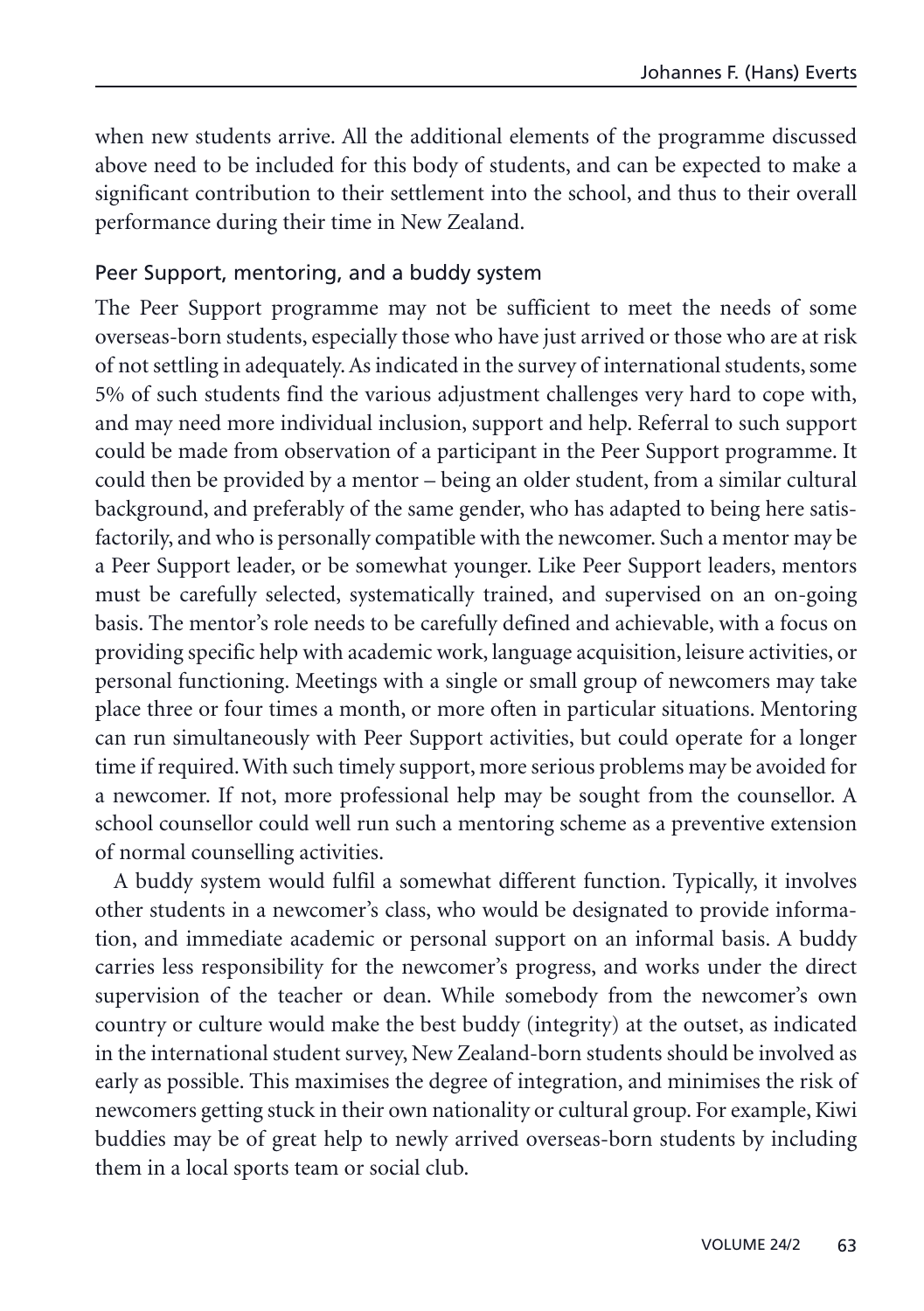# Other specific and special programmes

It is important to establish clearly how activities like the enhanced Peer Support programme fit in with other existing school provisions to provide overall programme integrity. For example, it is important that the Peer Support and health education programmes do not run counter to each other in terms of underlying assumptions and strategies. Similarly, an effective Peer Support programme, with associated mentoring and buddy systems, must link in to specific health services provided within and around the school. They must also operate with careful consideration to the very different health-related values and practices in countries from which these students come – an issue of cultural integrity.

Additional specialised programmes for overseas-born students may be available in some places. For example, a programme has been developed by Sylvia Chu titled "A life skills training programme for Chinese migrant students in New Zealand" (Chu, 2003). It is a ten-session psycho-educational programme which focuses on selfimprovement and cultural adaptation. Such programmes can make a distinctive contribution alongside Peer Support and associated activities, and may be promoted through the school.

# The role of the school counsellor

For students who are psychologically at risk and who require more intensive help, like the 5% identified in our international student survey, school counsellors are the obvious resource of first choice. However, counselling is not a familiar notion for most migrant students, and the involvement of school counsellors in preventive programmes makes it easier for troubled students to seek their professional help when needed (Au, 2002). Beyond that, involvement in preventive activities is a very appropriate expression of the counsellor's role integrity in its own right. For example, the selection, training and supervision of Peer Support leaders or mentors extends the resourcefulness of the guidance network, and may prevent some young people from developing more serious problems. At the most general level, the counsellor needs to be involved in the development of school policy with regard to the psychological wellbeing and pastoral care of overseas-born students.

# Staff development and the school's culture

Some staff are directly involved in or responsible for activities like the Peer Support programme, mentoring, or peer mediation – whether out of personal interest or as part of their official role in the school. Beyond that, there are issues that come up at particular points which need to be incorporated into the school's general staff development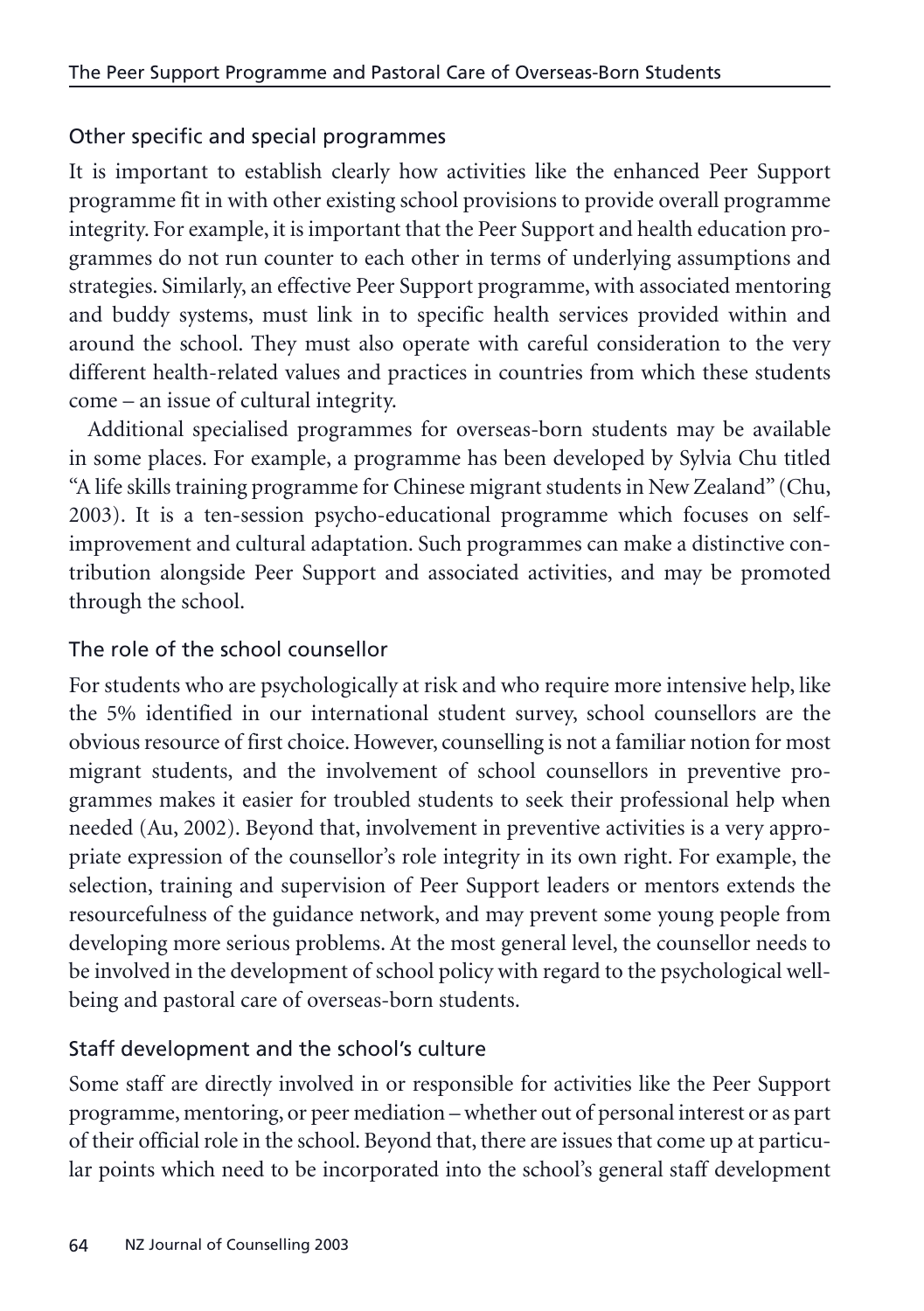programme. This may arise out of a lack of information, or misinformation, about issues that affect the migrant community around the school – like religious customs that impinge on school activities. Something may come up within the context of some serious incident between local and overseas-born students, like a serious accident or fight that calls for articulation of school policy. To the extent that a school considers itself to have a certain integrity in terms of its overarching culture or policy with respect to cultural diversity, all activities by staff and students are calibrated against this. Being faced with an increasingly multi-cultural constituency as well as a desire to attract international students, it is our hope that many schools will become increasingly proactive in their promotion of the various programmes and activities propounded in this article.

#### Reaching out to the community within which the school is situated

The relationship between the school and its surrounding community runs both ways. On the one hand, there are various ways in which the various ethnic communities can be of help to the school as it addresses the needs of its multi-cultural student population. This may involve providing information for staff and students, consultation around particular issues, helping organise cultural functions, or providing teacher aid. Such activities build bridges of inclusion between school and migrant community, and are of benefit to both parties. They can, in fact, be seen as therapeutic or esteem boosting for migrant families insofar as they foster closer collaboration between the two parties who are responsible for the well-being of the children of migrant families.

By the same token, the school can act as a promoter and springboard for the provision of activities and programmes that are designed to benefit migrant families. One example of this is the Migrant Family Resilience (MFR) project that has been created alongside the PCOS project within the Counsellor Education programme at the University of Auckland. Through the MFR project we have developed an eightsession, 16-hour parenting programme for migrants (Everts et al., 2003) which has been translated into Chinese and Korean and which is currently being field tested. We are also developing a similar-sized couple resilience training programme, designed to help couples cope with the multiple challenges of migration, while maintaining or even enhancing the quality of their relationship (Everts & Shih, 2003; Wong & Everts, 2002). The ultimate challenge is to attend to all the specific aspects of such projects, while at the same time having a sense of how they all maintain meaning and integrity.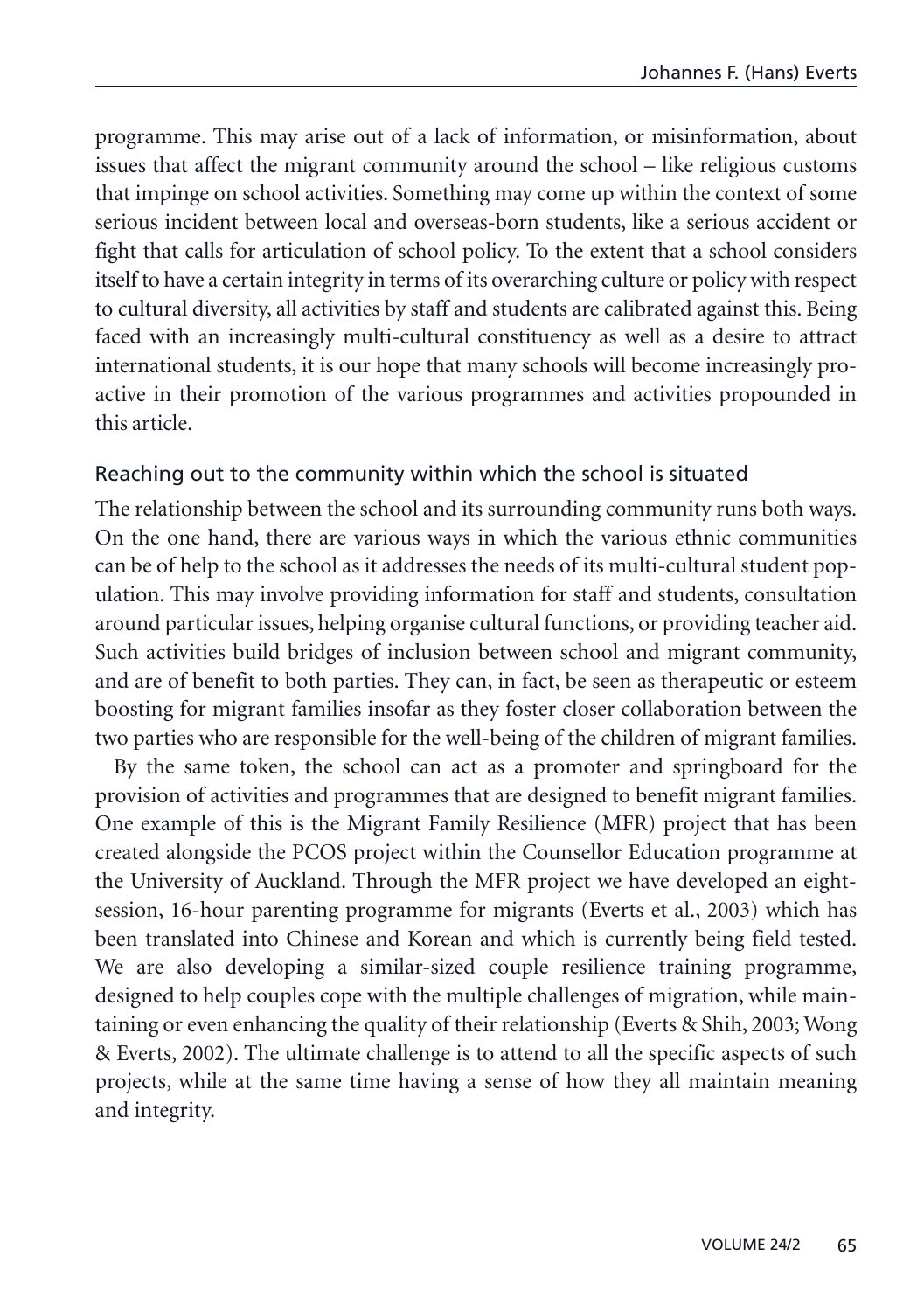# **Conclusions and recommendations**

In conclusion, it is clear that the current Peer Support programme fulfils its basic goals of making schools into familiar territory and creating friendship networks for newly arrived third formers in the schools surveyed. However, it is equally clear that it does not adequately meet the needs of overseas-born students, especially those who have arrived more recently. In fact, it fails to explicitly address the very pressing challenge faced by all new arrivals for mutual understanding and on-the-ground integration across the multiple cultural divides they face in our secondary schools. The Peer Support programme is ideally situated to address these challenges, and the current study's findings suggest that the following developments be considered for the programme to enhance the quality of its information, its inclusiveness, and its integrity in addressing the needs of overseas-born students:

- To alter Peer Support programme content to directly address multicultural issues faced by students, pertaining to mutual understanding, prejudice, communication problems and cross-cultural collaboration;
- To deliberately mix students from different cultural and nationality backgrounds in all groups and specific activities in the programme;
- To deliberately include both New Zealand-born and overseas-born students in leadership teams, and to have them model and illustrate cross-cultural integration in the running of programme sessions;
- To provide specific and formal acknowledgement by the school's senior management team of the way in which the Peer Support programme addresses the integration of overseas-born students;
- To ensure that the Peer Support programme operates for long enough to achieve its aims of initial welcome as well as relationship-establishment across cultural and national divides;
- To operate a special option of the programme for international students who miss out on Peer Support participation because they arrive in school at higher form levels or at different times of the year;
- To operate a formally organised mentoring system which can extend the scope of support and guidance for overseas-born students whose needs are not adequately met through the Peer Support programme;
- To operate a systematic but more informal buddy system within the class programme to provide immediate support for overseas-born students;
- That both New Zealand-born and well-established overseas-born senior students be selected, trained and supervised for both the mentoring and buddy systems;
- That the Peer Support and associated programmes be seen to operate in harmony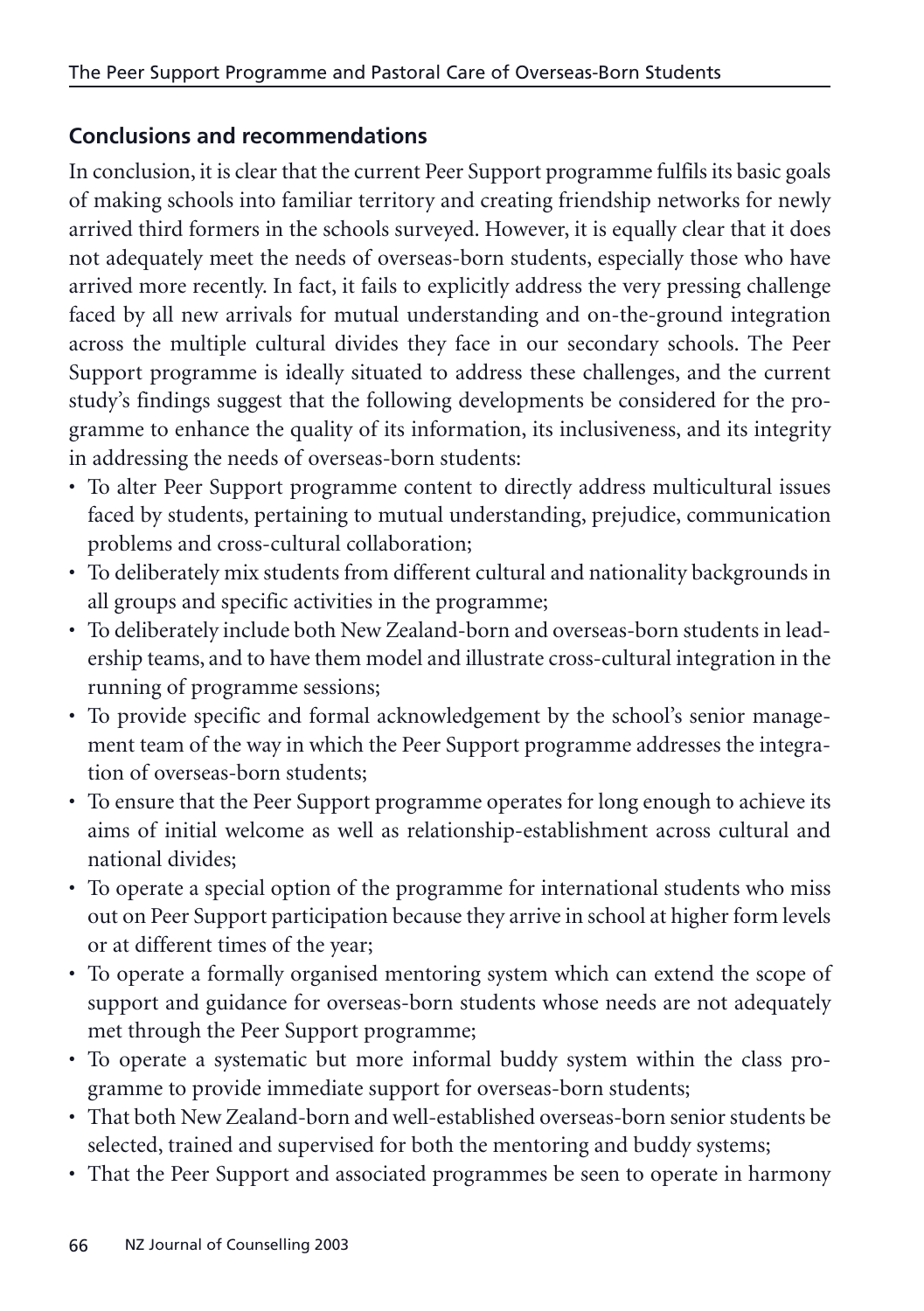with health education and other academic programmes in the school;

- That other relevant specialised programmes be sought out and offered to augment existing activities;
- That school counsellors be fully involved in the development and supervision of all the above activities, with special attention to those which provide a preventive function for at-risk overseas-born students, and that they play an active role in the promotion of school policy which fosters the active integration of overseas-born students;
- That school policy specify an explicit commitment to the pastoral care of overseasborn students, and express this commitment through the promotion of pertinent programmes and activities, through staff development, and through its collaboration with relevant community organisations;
- That the school act as a base for the promotion of community programmes and activities which enhance the quality of functioning of migrant families and families which host international students, in harmony with its own internal programmes for such students.

#### References

- Au, P. (2002). Working with Chinese migrant students: Mental health issues and guidelines for counsellors. *New Zealand Journal of Counselling*, 23 (1): 66–73.
- Chu, S. (2002). Adaptation problems of Chinese immigrant students in New Zealand high schools. *New Zealand Journal of Counselling, 23* (1): 39–46.
- Chu, S. (2003). *A life skills training programme for Chinese migrant students in New Zealand.* Unpublished EdD ms, University of Auckland, Auckland.
- Evans, S. (2002). Too much of a good thing? *Education Review*, May 29-June 4: 20–22.
- Everts, J.F. (2003). The pastoral needs of international students in New Zealand secondary schools. *New Zealand Journal of Counselling,* submitted for publication.
- Everts, J.F. (Ed.) (2002). Working with Chinese migrant students and their families. *New Zealand Journal of Counselling, Special Issue, 23* (1).
- Everts, J.F. & Shih, S. (2003). *A couple resilience training programme for migrant couples.* Migrant Resilience Project, University of Auckland, Auckland.
- Everts, J.F., Tai, J. & Kim, H. (2003). *A parenting programme for migrant families*. Migrant Resilience Project, University of Auckland, Auckland.
- Hendrie, B. (1997). *An evaluation of the peer support programme at Stratford High School.* MEd (Guidance) thesis, Massey University, Palmerston North.
- Lewis, D. & Scarrold, S. (1989). *Growing together: Peer support an evaluation of the peer support programme in two schools.* Wellington: Department of Education, Transition Division.